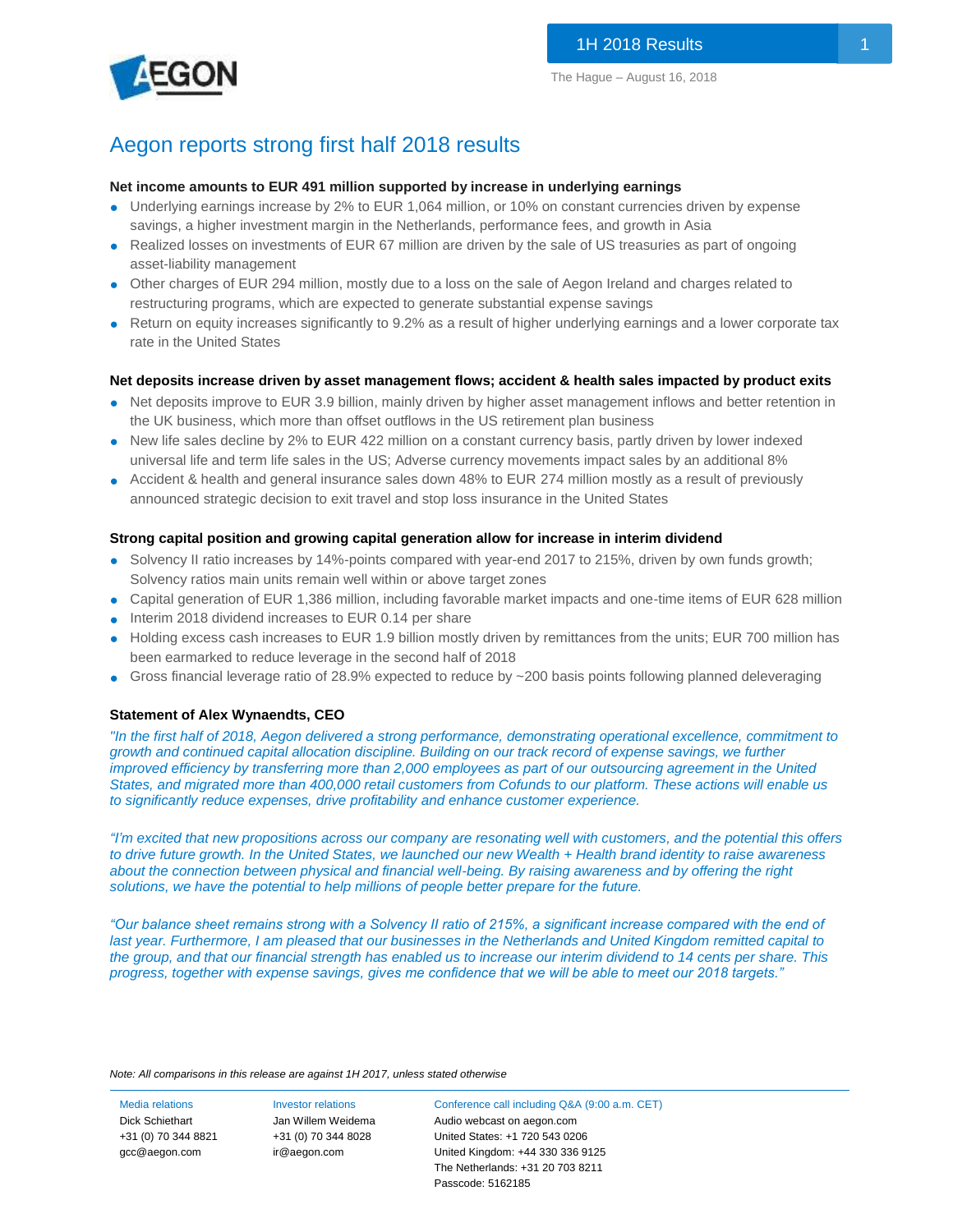

The Hague – August 16, 2018

| Financial overview                                      |            |              |                            |             |               |
|---------------------------------------------------------|------------|--------------|----------------------------|-------------|---------------|
|                                                         | First half | First half   |                            | Second half |               |
| 13<br><b>EUR</b> millions<br>Notes                      | 2018       | 2017         | $\%$                       | 2017        | $\frac{0}{0}$ |
| Underlying earnings before tax<br>1                     |            |              |                            |             |               |
| Americas                                                | 602        | 653          | (8)                        | 728         | (17)          |
| Europe                                                  | 435        | 383          | $\boldsymbol{\mathcal{H}}$ | 362         | 20            |
| Asia                                                    | 31         | 23           | 38                         | 26          | 20            |
| Asset Management                                        | 83         | 69           | $\boldsymbol{p}$           | 67          | 24            |
| Holding and other                                       | (87)       | (87)         | (1)                        | (84)        | (4)           |
| Underlying earnings before tax                          | 1,064      | 1,041        | $\overline{2}$             | 1,099       | (3)           |
| Fair value items                                        | (3)        | (273)        | 99                         | 212         | n.m.          |
| Realized gains / (losses) on investments                | (67)       | 187          | n.m.                       | 226         | n.m.          |
| Net impairments                                         |            | $\mathbf{1}$ | n.m.                       | (16)        | 98            |
| Other income / (charges)                                | (294)      | 297          | n.m.                       | (365)       | 19            |
| Run-off businesses                                      | (7)        | 41           | n.m.                       | (11)        | 38            |
| Income before tax                                       | 692        | 1,294        | (46)                       | 1,144       | (39)          |
| Income tax                                              | (201)      | (387)        | 48                         | 311         | n.m.          |
| Net income / (loss)                                     | 491        | 907          | (46)                       | 1,454       | (66)          |
|                                                         |            |              |                            |             |               |
| Net underlying earnings                                 | 863        | 754          | 15                         | 818         | 6             |
| <b>Return on equity</b><br>$\overline{4}$               | 9.2%       | 8.0%         | 15                         | 8.8%        | 5             |
| Commissions and expenses                                | 3,269      | 3,314        | (1)                        | 2,995       | 9             |
| of which operating expenses<br>$\mathsf g$              | 1,863      | 1,984        | (6)                        | 1,893       | (2)           |
|                                                         |            |              |                            |             |               |
| Gross deposits (on and off balance)<br>10               |            |              |                            |             |               |
| Americas                                                | 19,892     | 22,123       | (D)                        | 16,420      | 21            |
| Europe                                                  | 11,813     | 12,694       | (7)                        | 12,985      | (9)           |
| Asia                                                    | 76         | 121          | (37)                       | 100         | (24)          |
| Asset Management                                        | 32,167     | 24,498       | 31                         | 36,834      | (13)          |
| <b>Total gross deposits</b>                             | 63,949     | 59,436       | 8                          | 66,339      | (4)           |
| Net deposits (on and off balance)<br>10                 |            |              |                            |             |               |
| Americas                                                | (7, 139)   | (2, 458)     | (190)                      | (27, 255)   | 74            |
| Europe                                                  | 2,879      | 2,675        | 8                          | 3,246       | (11)          |
| Asia                                                    | 5          | 85           | (94)                       | 44          | (88)          |
| Asset Management                                        | 8,254      | (3,769)      | n.m.                       | 10,681      | (23)          |
| Total net deposits excluding run-off businesses         | 4,000      | (3, 466)     | n.m.                       | (13, 285)   | n.m.          |
| Run-off businesses                                      | (109)      | (240)        | 55                         | (98)        | (11)          |
| Total net deposits / (outflows)                         | 3,891      | (3,706)      | n.m.                       | (13, 382)   | n.m.          |
|                                                         |            |              |                            |             |               |
| <b>New life sales</b><br>2, 10                          |            |              |                            |             |               |
| Life single premiums                                    | 693        | 875          | (21)                       | 889         | (22)          |
| Life recurring premiums annualized                      | 353<br>422 | 382<br>469   | (8)                        | 338<br>427  | 4             |
| Total recurring plus 1/10 single                        |            |              | (10)                       |             | (1)           |
| <b>New life sales</b><br>2,10                           |            |              |                            |             |               |
| Americas                                                | 212        | 251          | (16)                       | 221         | (4)           |
| Europe                                                  | 140        | 132          | 6                          | 141         | (1)           |
| Asia                                                    | 70         | 86           | (B)                        | 65          | 9             |
| Total recurring plus 1/10 single                        | 422        | 469          | (10)                       | 427         | (1)           |
| New premium production accident and health insurance    | 213        | 473          | (55)                       | 303         | (30)          |
| New premium production property & casualty insurance    | 61         | 57           | $\overline{7}$             | 52          | 16            |
| Market consistent value of new business<br>$\mathbf{3}$ | 304        | 237          | 28                         | 172         | 77            |
|                                                         |            |              |                            |             |               |

## **Revenue-generating investments & Employee numbers**

|                                                                      | June 30, | Dec. 31. |               | June 30, |                |
|----------------------------------------------------------------------|----------|----------|---------------|----------|----------------|
|                                                                      | 2018     | 2017     | $\frac{0}{0}$ | 2017     | %              |
| Revenue-generating investments (total)                               | 824,543  | 817,447  |               | 816,915  |                |
| Investments general account                                          | 138,105  | 137,311  |               | 140,544  | (2)            |
| Investments for account of policyholders                             | 193,211  | 198,838  | (3)           | 198,278  | (3)            |
| Off balance sheet investments third parties                          | 493,226  | 481,297  | 2             | 478,093  | 3 <sup>1</sup> |
|                                                                      |          |          |               |          |                |
| <b>Employees</b>                                                     | 25,867   | 28,318   | (9)           | 29,657   | (13)           |
| of which agents                                                      | 6,511    | 6,689    | (3)           | 6,768    | (4)            |
| of which Aegon's share of employees in joint ventures and associates | 6,451    | 6,497    | (1)           | 6,146    | 5              |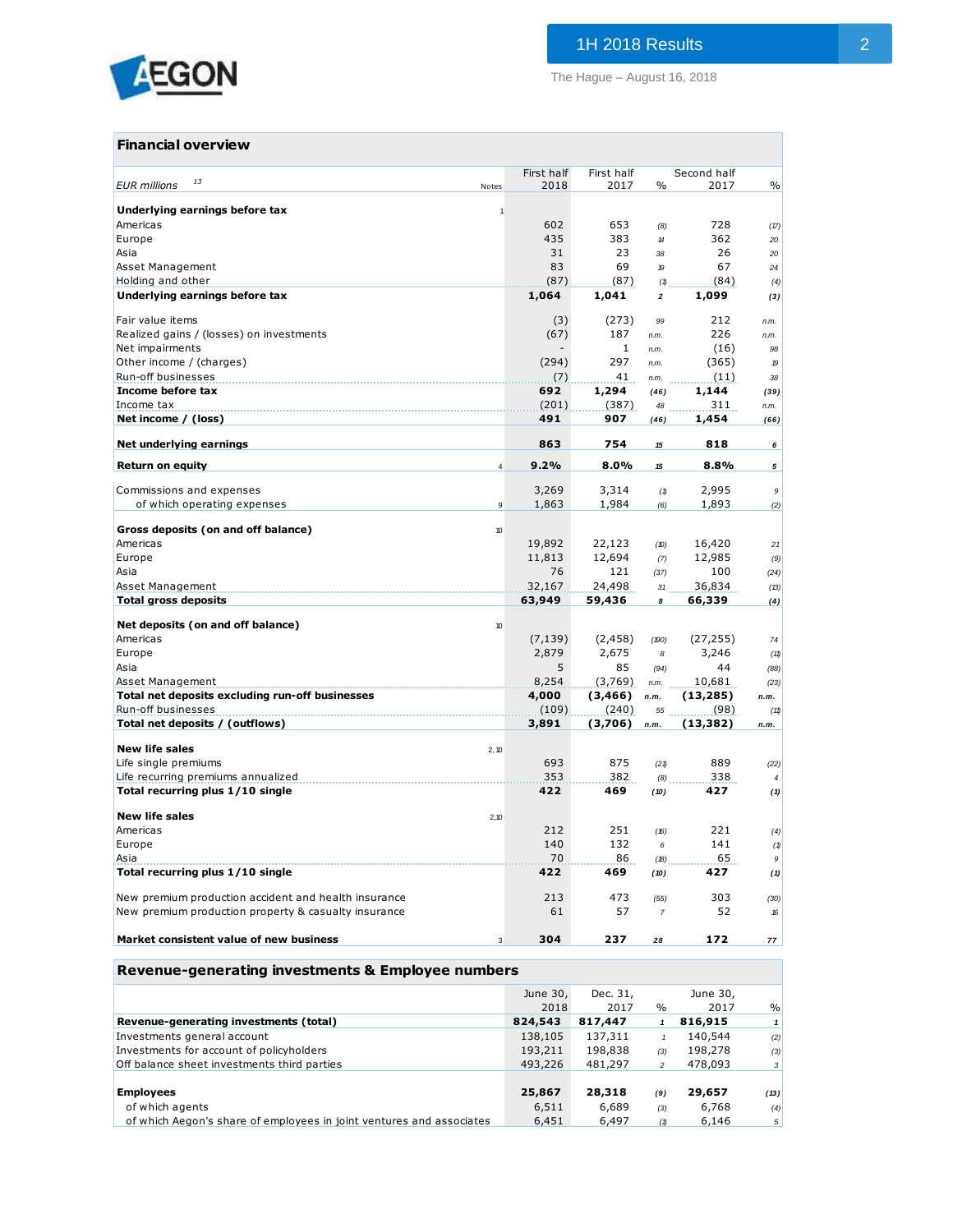

# Strategic highlights

- **Aegon Americas transfers over 2,000 employees to TCS, leading to significant expense savings**
- **Aegon the Netherlands acquires leading Dutch income protection service provider Robidus**
- **More than 400,000 retail Cofunds customers migrated to Aegon UK's leading platform**
- **Aegon Spain expects to significantly improve profitability following management actions and M&A**
- **New products and business models drive significant inflows at Aegon Asset Management**

### **Aegon's strategy**

Aegon's purpose – to help people achieve a lifetime of financial security – forms the basis of the company's strategy. The central focus of the strategy is to further transform Aegon from a product-based to a customer needs-driven company. This means serving diverse and evolving needs across the customer life cycle; being a trusted partner for financial solutions that are relevant, simple, rewarding, and convenient; and developing long-term customer relationships by providing guidance and advice, and identifying additional financial security needs at every stage of customers' lives.

Aegon is focused on reducing complexity, eliminating duplication, improving accuracy and increasing automation in order to realize cost efficiencies, thereby enabling it to invest and become a more digitally enabled and customercentric company. Furthermore, the company is focused on driving scale and establishing strong positions in its current markets, adhering to strict standards to ensure the efficient use of capital by all of its businesses. Four key strategic objectives that enable the company to execute its strategy are embedded in all of Aegon's businesses: Optimized portfolio, Operational excellence, Customer loyalty and Empowered employees.

#### **Americas**

Aegon announced on January 11, 2018, that Transamerica had entered into an agreement with Tata Consultancy Services (TCS) to transform the administration of its US insurance and annuity business lines. The partnership is a significant step forward in the execution of its strategy as it enables Transamerica to accelerate both the enhancement of its digital capabilities and the modernization of its platforms to service its customers across all insurance and annuities lines of its business. As part of the agreement, which is expected to lead to run-rate expense savings of USD 100 million over time, over 2,000 Transamerica employees transitioned to TCS on April 16, 2018. Related to these expense savings, Aegon recorded USD 119 million of transition and conversion expenses in Other charges in the first half of 2018.

Transamerica successfully launched its Wealth + Health brand identity in the first half of 2018. This new identity is focused on helping customers improve their overall well-being by encouraging them to manage both their wealth and health. The launch included a high-profile advertising campaign targeted at financial professionals to demonstrate Transamerica's commitment to Wealth + Health. Transamerica also launched a series of new product enhancements over the course of the first half of the year to further improve its competitive positioning. Product enhancements for variable annuities have resulted in a favorable change in sales momentum. On top of the variable annuity enhancements, additional improvements were made in July to strengthen the competitive position of two of the products riders on offer. Regarding life products, new enhancements to indexed universal life (IUL) were launched in late April and have been very well received.

In support of the stated strategic objective to reduce the amount of capital allocated to its run-off businesses, Aegon announced on August 7, 2018 its agreement to divest the last substantial block of its life reinsurance business to SCOR Global Life. This transaction covers business that Transamerica retained after it divested the vast majority of its reinsurance business to SCOR Global Life in 2011 and 2017. The transaction is expected to result in a pre-tax IFRS loss of approximately USD 105 million and a one-time benefit of approximately USD 50 million on Transamerica's capital position in the second half of 2018. The IFRS equity allocated to run-off businesses has declined by USD 1.3 billion since the end of 2015 driven by a series of divestments.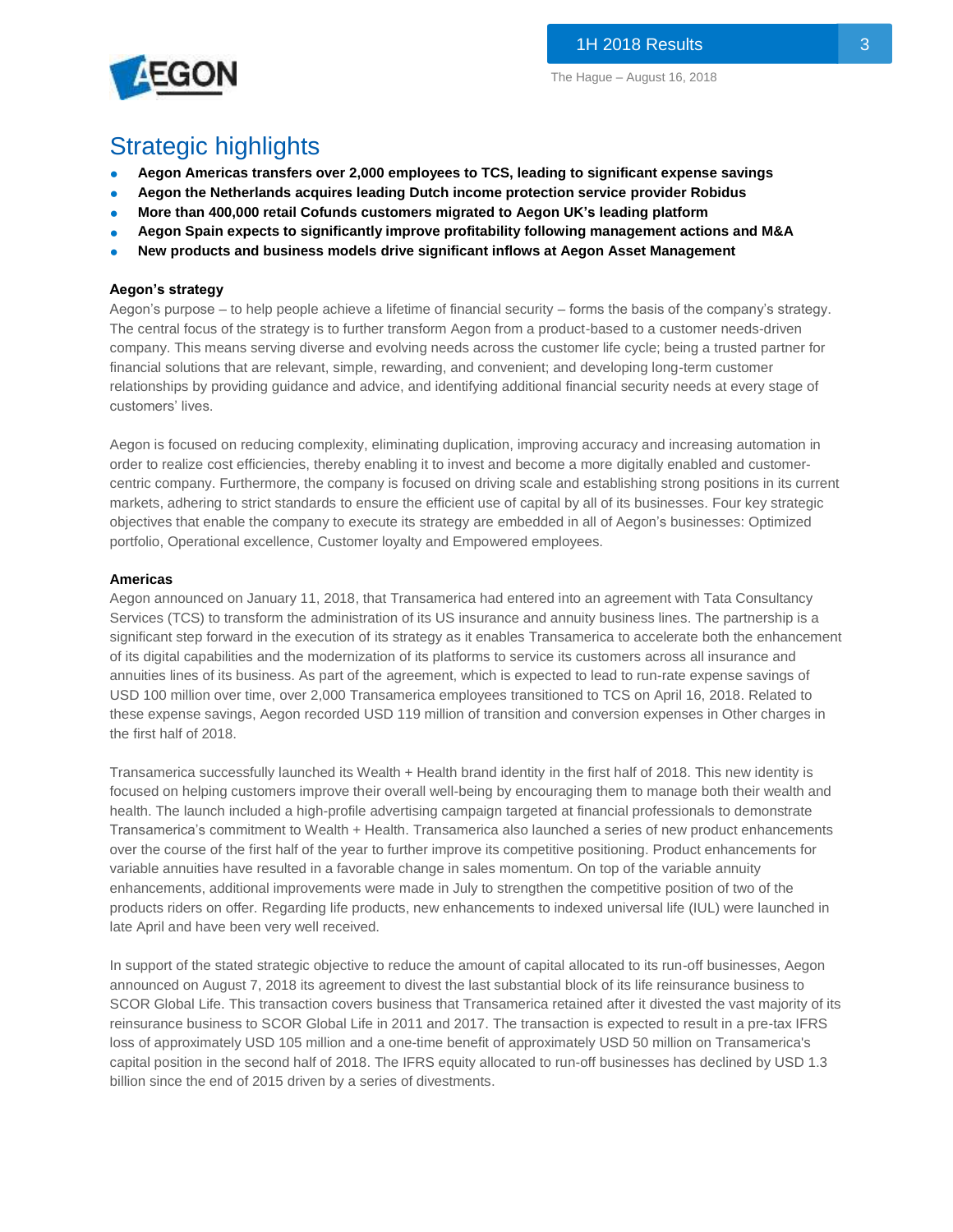

#### **Europe**

To expand its position in the income protection value chain, Aegon the Netherlands reached an agreement to acquire Robidus, a leading income protection service provider in the Netherlands, from Avedon Capital Partners. This transaction fits Aegon's strategic objective to grow its fee-based businesses. Aegon will acquire approximately 95% of the company with the remainder to be retained by Robidus' management team. Robidus will continue to operate on a standalone basis under its own brand name. Aegon will pay EUR 105 million for this acquisition from holding excess cash.

In the United Kingdom, Aegon's broad platform offering and omni-channel distribution strategy have established Aegon as the leading platform provider in the market. So far in 2018, Aegon has completed several major migrations totaling GBP 85 billion assets as part of the Cofunds integration. The migration of GBP 57 billion institutional assets was completed in March, followed by the migration of more than 400,000 retail customers and GBP 28 billion of assets to the Aegon platform in May. After the migration process, some advisors and customers have experienced operational and customer services issues. Aegon UK has taken several measures to solve these and recover service levels, which led to GBP 3 million additional expenses in June. Aegon expects to incur additional integration expenses in Other charges until the Cofunds integration has been completed. Migration of the assets related to the Nationwide business is the final milestone in respect of the Cofunds integration and is expected to be completed in the first half of 2019. The full integration of Cofunds will enable Aegon to realize the GBP 60 million targeted annualized expense savings compared with GBP 20 million achieved through the first half of 2018.

Another important milestone in the transformation of Aegon UK was the successful transfer of GBP 16 billion of assets from BlackRock's defined contribution business, which brought new and enhanced capabilities to Aegon as part of its workplace proposition. The Part VII transfer for this business was completed on July 1, 2018 and is expected to lead to an approximate 10%-points reduction of Aegon UK's Solvency II ratio in the second half of 2018 driven by an increase in required capital due to the additional assets under administration.

The UK platform business reached a record high of GBP 120 billion assets. This increase was driven by a net inflow of GBP 2.6 billion and the upgrade of GBP 1.5 billion in customer assets to the platform. Since the start of the program, GBP 12.5 billion of customer assets have been upgraded to the platform out of a cumulative target of approximately GBP 20 billion by year-end 2020.

On April 3, 2018, Aegon successfully completed the sale of Aegon Ireland plc to Athora Holding Ltd. This transaction is consistent with Aegon's strategic objective to optimize its portfolio of businesses. The divestment led to an improvement in Aegon's group solvency ratio of over 4%-points and a book loss of EUR 93 million in the first half of 2018.

Aegon focuses on profitable growth in Spain & Portugal, where it aims to grow mostly in protection products. A clear example of this strategy is the agreement Aegon signed to expand its successful partnership with Banco Santander in Spain. The expansion, which covers term life and selected lines of non-life insurance following Banco Santander's acquisition of the Banco Popular franchise in 2017, will give Aegon access to an additional client base of four million customers and is expected to lead to substantial growth going forward. Aegon will pay an upfront consideration of EUR 215 million, plus an additional amount of up to EUR 75 million to be paid after 5 years, depending on the performance of the partnership. The final terms (including closing and date of payment) of the transaction are subject to due diligence, regulatory approval, several other conditions and to the process of terminating the existing alliances of Banco Popular.

In addition, to improve the results of Aegon's own business in Spain, which is currently loss-making, the company initiated a significant restructuring program in the first half of 2018. Through rationalization of distribution, expense savings and more effective claims handling, Aegon expects to generate improved financial results in this business. The restructuring, in combination with the continued growth and expansion of the partnership with Banco Santander, is expected to enable Aegon's business in Spain & Portugal to improve its profitability significantly.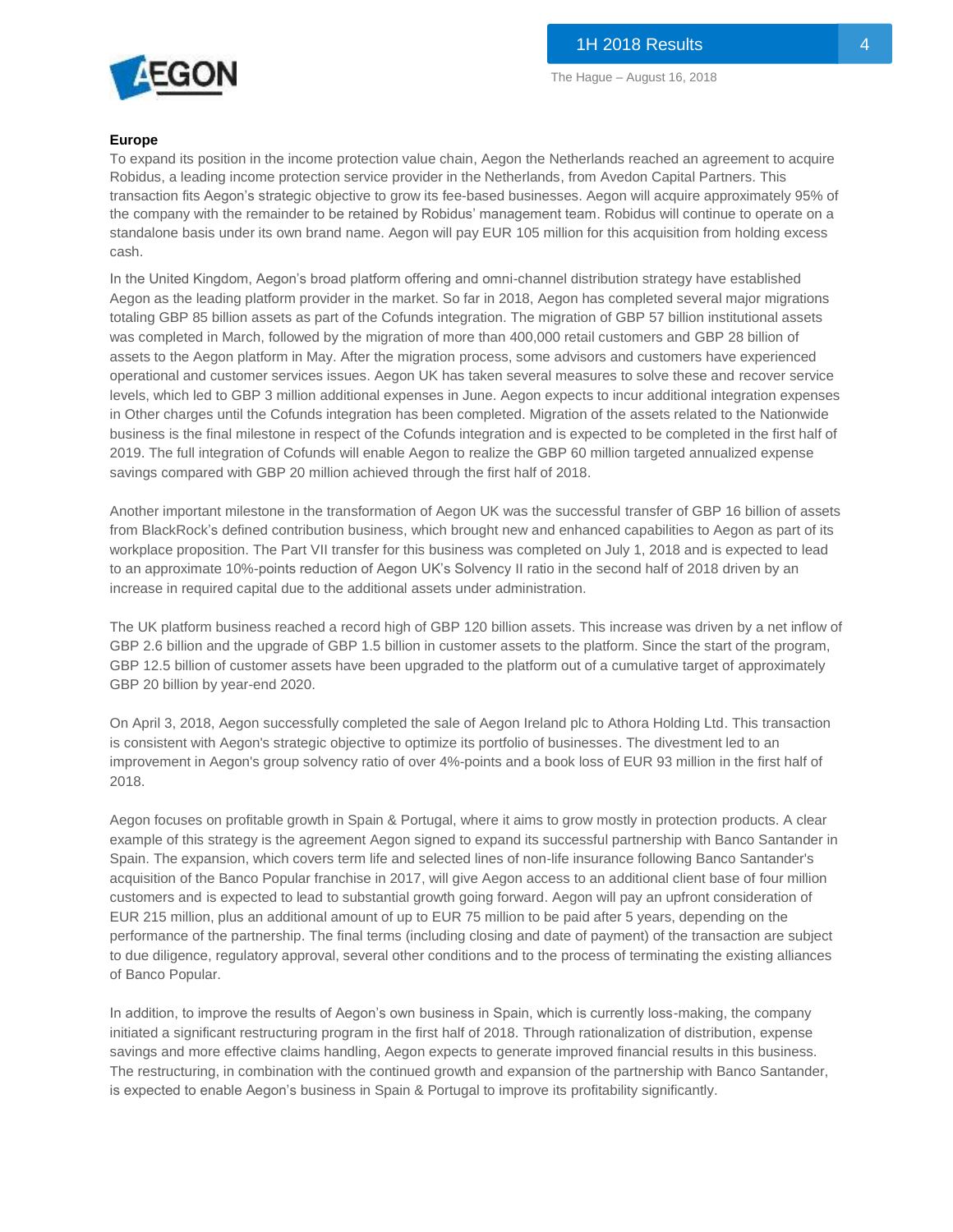

#### **Asia**

Aegon focuses on three fast-growing customer segments in Asia: High-Net-Worth (HNW) individuals, aging affluent customers, and ascending affluent customers. Universal life insurance, variable annuities, and protection products are core products in the region. These products are supplemented with direct-to-customer digital distribution platforms in markets in which Aegon does not have an insurance license.

Transamerica Life Bermuda (TLB), Aegon's HNW business, continues to expand geographically and is serving and writing business for high-net-worth individuals in a growing number of markets. While universal life products are the key product for TLB, the company has launched a retirement product to complement the product suite while also developing other product ideas to better serve a competitive HNW segment in Asia.

In China, Aegon's commitment to a protection led strategy and strength of their critical illness products have enabled the joint venture to grow sales during the first half of 2018 in a challenging life insurance market. One of the key drivers of Aegon's strong sales growth is its award-winning digital distribution platform Zeus. Zeus is being upgraded in the second half of 2018 to deliver even more customer services and product offerings by further leveraging artificial intelligence technologies and big data capabilities.

In India, Aegon's joint venture continues to drive the direct-to-consumer strategy and the regions digital transformation with simple and transparent protection led products. From a sum assured perspective, the company ranks 8<sup>th</sup> in India in the first half of 2018, further demonstrating Aegon's focus on a protection led strategy.

#### **Asset Management**

Growing external third-party assets is an important element of the growth strategy of Aegon Asset Management. The continued strong commercial momentum in the Netherlands was underlined by strong inflows into the Dutch Mortgage Funds, which grew to EUR 15 billion of assets under management in the first half of 2018. Furthermore, Stap, the Dutch APF initiated by Aegon, for which TKPI (a subsidiary of Aegon Asset Management) undertakes the fiduciary management, won a significant mandate of EUR 1.7 billion. At the end of the first half of 2018, total assets under management in Stap stood at EUR 4.6 billion, making it the single largest APF in the Netherlands.

During the first half of 2018, Aegon Asset Management made significant progress in moving toward a globally integrated operating model to strengthen its organizational set-up and support its growth ambitions. In order to create an integrated, multi-location commercial business that makes doing business with Aegon simpler and more efficient, Asset Management combined its European based sales teams under one leadership. The globally integrated model with one Europe and one US region will enable the creation of a global suite of relevant investment strategies that can be distributed via its various brands in all of its markets, accelerate growth of third party business, and enhance Aegon's ability to attract and serve clients.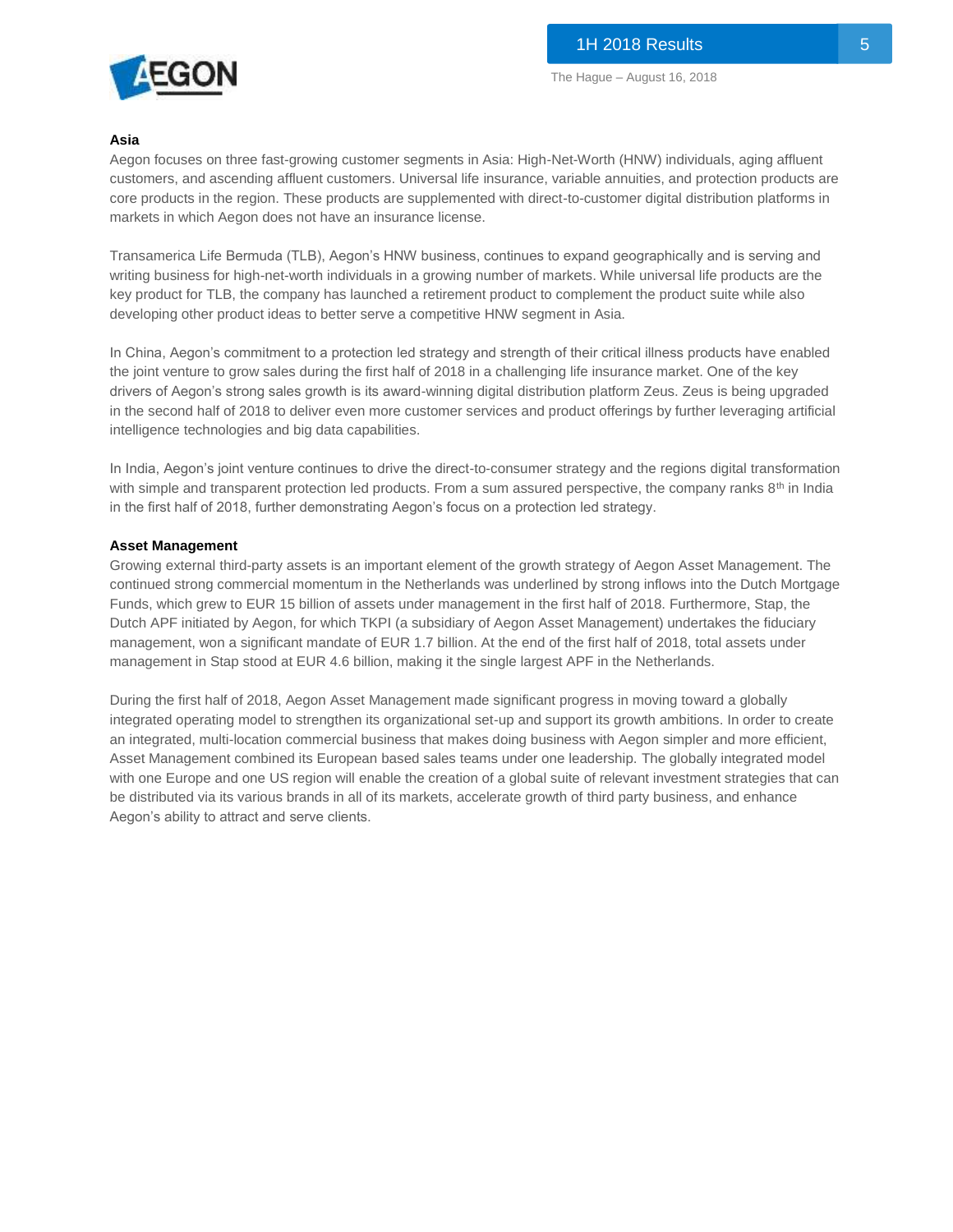

# Operational highlights

#### **Underlying earnings before tax**

Aegon's underlying earnings before tax increased by 2% compared with the first half of 2017 to EUR 1,064 million. Earnings increased by 10% on a constant currency basis driven by expense savings, higher investment margin in the Netherlands, business growth in Asia and higher performance fees. In the first half of 2018, adverse mortality in the United States more than offset favorable underwriting results in Asia and the Netherlands.

Underlying earnings from the Americas decreased by 8% to EUR 602 million driven by the weakening of the US dollar. On a constant currency basis earnings were up by 3%, as expense savings more than offset adverse mortality. The current half year included EUR 55 million unfavorable mortality compared with EUR 34 million in the same period last year across the Life and Fixed Annuity businesses.

Underlying earnings before tax from Aegon's operations in Europe increased strongly by 14% to EUR 435 million. This was the result of growth in all regions, most notably in the Netherlands. Earnings growth was mostly driven by a higher investment margin from the shift to higher-yielding assets, lower funding costs and growth of the bank's balance sheet, and lower expenses. Furthermore, earnings from non-life benefited from EUR 22 million in provision releases related to the disability business.

Aegon's underlying earnings in Asia increased by 38% to EUR 31 million as a result of higher earnings across all business lines. The increase in earnings from the HNW businesses was the result of higher investment yields and favorable claims experience. The other business lines benefited from expense savings and business growth, particularly in China.

Underlying earnings from Aegon Asset Management increased by 19% to EUR 83 million as a result of a EUR 18 million increase in performance fees, mostly driven by Aegon's Chinese asset management joint venture.

The result from the holding remained stable at a loss of EUR 87 million, as expense savings offset temporary higher interest expenses due to refinancing activities.

#### **Net income**

Net income amounted to EUR 491 million in the first half of 2018, and reflects strong underlying earnings as well as realized losses on investments, restructuring and integration expenses, and a book loss on the sale of Aegon Ireland.

#### *Fair value items*

The loss from fair value items amounted to EUR 3 million. Positive real estate revaluations in the Netherlands were offset by losses in the Netherlands and the United States on hedges in place to protect Aegon's capital position.

#### *Realized losses on investments*

Realized losses on investments totaled EUR 67 million, as losses from the sale of US treasuries more than offset gains as a result of portfolio optimization in Europe, including EUR 20 million in the United Kingdom.

#### *Net impairments*

Net impairments amounted to nil and reflect the continued benign credit environment.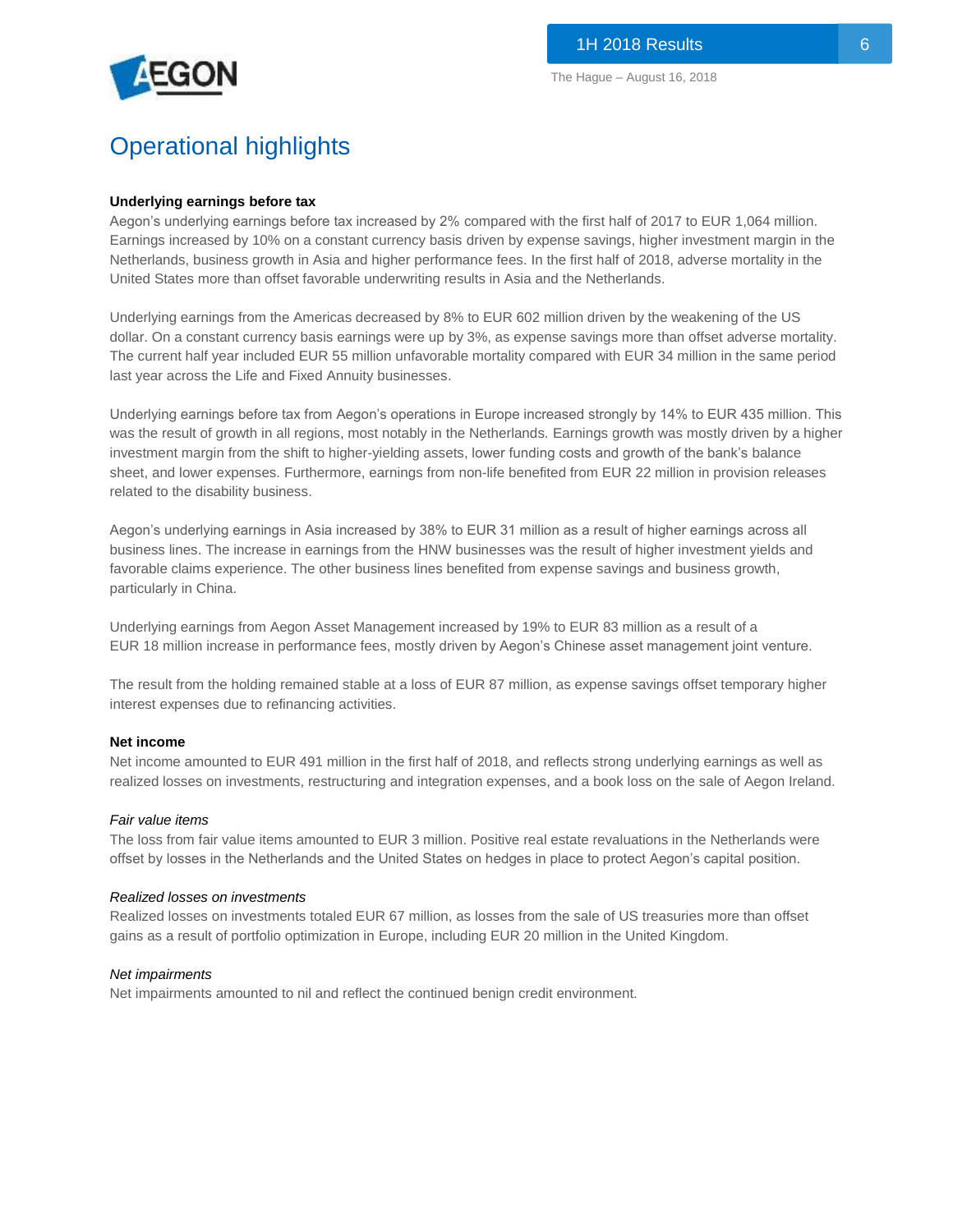

#### *Other charges*

Other charges of EUR 294 million were mainly driven by a book loss on the sale of Aegon Ireland and restructuring expenses in the United Kingdom, Spain and United States.

In Europe, Other charges of EUR 179 million were partly driven by the EUR 93 million book loss on the sale of Aegon Ireland, which closed on April 3, 2018. Restructuring and integration expenses in the United Kingdom and Spain totaled EUR 59 million. In the United Kingdom, a reserve strengthening of EUR 49 million for the residual annuity book was driven by the aforementioned portfolio optimization, which led to EUR 20 million realized gains. These items were partly offset by a benefit of EUR 27 million from assumption changes and model updates.

In the United States, Other charges of EUR 88 million were largely the result of EUR 98 million transition and conversion charges related to the agreement with TCS to administer Aegon's US insurance and annuity business lines. During the first half of 2018, Transamerica conducted its annual assumption review, which resulted in a charge of EUR 32 million. The IFRS assumption review for Long-Term Care resulted in no material charges. These items were partly compensated by a EUR 45 million gain related to last year's divestment of the majority of the run-off businesses to Wilton Re.

Other charges at the holding amounted to EUR 21 million and were driven by IFRS 9 / 17 implementation expenses.

#### *Run-off businesses*

The result from run-off businesses declined to a loss of EUR 7 million due to the divestment of the majority of the remainder of these businesses in 2017.

#### *Income tax*

Income tax amounted to EUR 201 million, which implies an effective tax rate for the first half of 2018 of 29%, making it higher than the expected effective tax rate going forward. This was mainly the result of a one-time tax expense related to last year's divestment of the majority of the run-off businesses, which is offset by the aforementioned one-time gain. The effective tax rate on underlying earnings was 19% compared with 28% in the first half of 2017. This decrease reflects the lowering of the nominal corporate tax rate in the United States from 35% to 21%.

#### **Return on equity**

Return on equity increased by 120 basis points compared with the same period last year to 9.2%. The increase was driven by higher underlying earnings and a lower corporate tax rate in the United States.

#### **Operating expenses**

Operating expenses decreased by 6% to EUR 1,863 million driven by the weakening of the US dollar. On a constant currency basis, expenses were stable, as expense savings, and the divestment of UMG and Aegon Ireland more than offset higher restructuring expenses. Aegon is on track to achieve EUR 350 million in annual run-rate expense savings by year-end 2018 as part of its plans to improve return on equity. Initiatives to reduce expenses have led to annual run-rate expense savings of approximately EUR 325 million since the beginning of 2016, including the agreement with TCS. Annual run-rate expense savings increased by EUR 45 million in the first half of 2018.

#### **Deposits and sales**

Gross deposits increased by 8% to EUR 64 billion, as strong deposits in Asset Management more than offset adverse currency movements and lower deposits on the platform in the United Kingdom. Asset Management deposits benefited from continued strong inflows in the Dutch Mortgage Funds, fiduciary management inflows in the Netherlands related to general pension fund Stap, and strong inflows in China.

Net deposits amounted to EUR 3.9 billion, as continued strong asset management inflows and increased net inflows in the United Kingdom as a result of improved retention more than offset net outflows in the Americas driven by retirement plan outflows. These outflows were caused by a limited number of large contract losses in the 403(b) retirement business, which mostly related to medical care provider merger and acquisition activity. Excluding these outflows, net deposits in the US retirement business were neutral in the first half of 2018.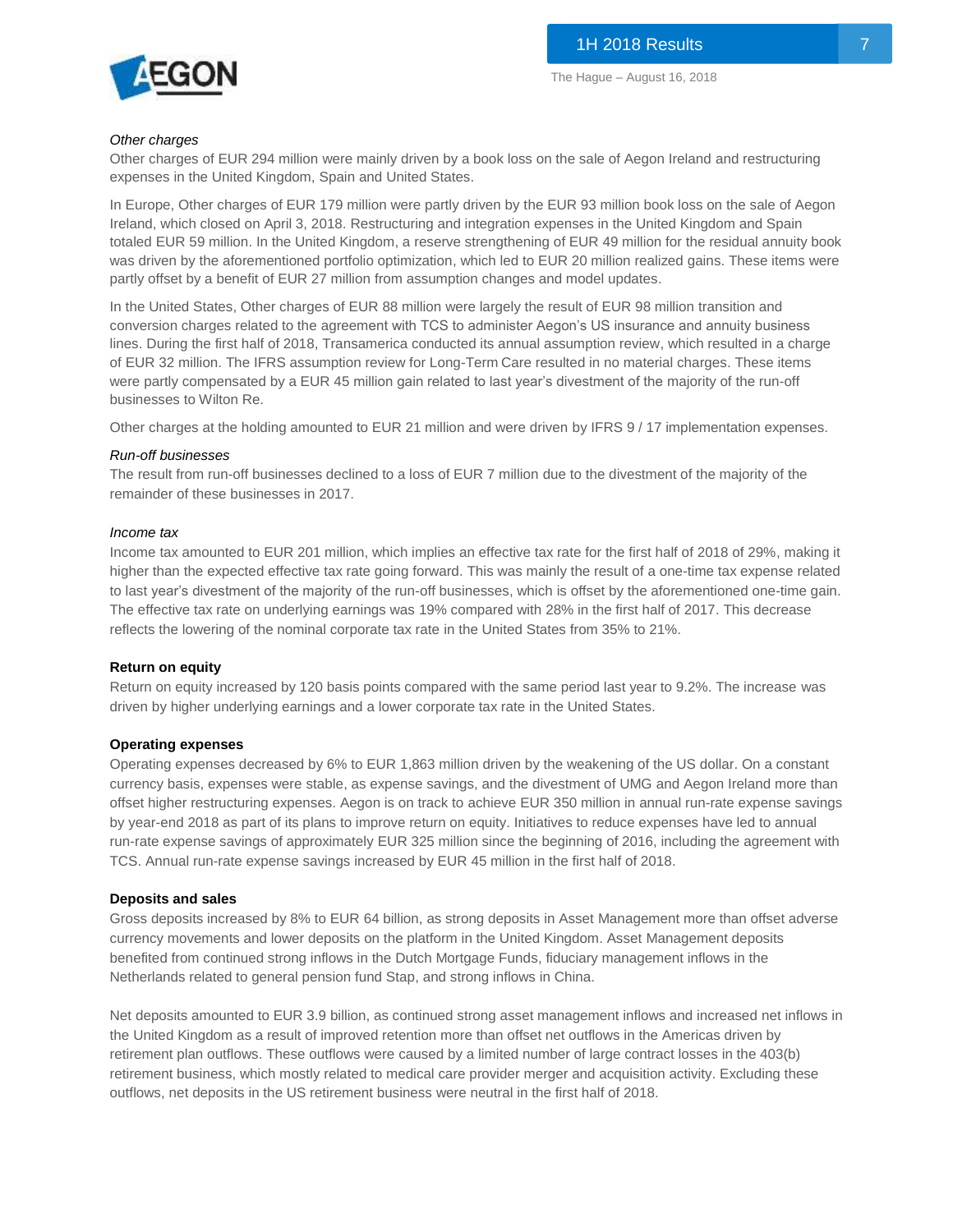New life sales amounted to EUR 422 million, a decline of 10% as a result of the weakening of the US dollar. On a constant currency basis, new life sales declined by 2%. Lower term life and indexed universal life sales in the United States and lower sales in the Asian HNW businesses more than offset the continued success of the critical illness product in China, and higher sales in Spain & Portugal and the Netherlands.

New premium production for accident & health and general insurance decreased by 48% to EUR 274 million. This was predominantly driven by lower supplemental health, travel and stop loss insurance sales in the United States. The reduction in travel and stop loss insurance sales resulted from the previously announced strategic decision to exit the Affinity, Direct TV and Direct Mail distribution channels.

#### **Market consistent value of new business**

Market consistent value of new business (MCVNB) increased by 28% to EUR 304 million driven by the Americas and Europe. The increase in MCVNB in the Americas resulted from tax reform, a favorable product mix and updated expense assumptions, which more than offset lower life and accident & health sales. The MCVNB in Europe doubled as a result of an enhanced sales mix in Spain & Portugal and improved margins on the platform business in the United Kingdom.

#### **Revenue-generating investments**

Revenue-generating investments increased by 1% compared with the end of 2017 to EUR 825 billion. Net inflows and the strengthening of the US dollar more than offset the divestment of Aegon Ireland.

#### **Shareholders' equity**

Shareholders' equity decreased by EUR 0.1 billion to EUR 20.5 billion on June 30, 2018, as retained earnings and strengthening of the US dollar were more than offset by a lower revaluation reserve as a result of increased interest rates in the United States. Shareholders' equity excluding revaluation reserves and defined benefit plan remeasurements increased by EUR 0.6 billion to EUR 18.0 billion – or EUR 8.68 per common share – at the end of the first half 2018. This increase reflects retained earnings and strengthening of the US dollar.

#### **Gross financial leverage ratio**

The gross financial leverage ratio increased by 30 basis points to 28.9% as the increase in shareholders' equity was more than offset by a temporary increase in leverage as a result of refinancing activities.

On April 11, 2018, Aegon issued USD 800 million Tier 2 subordinated debt securities, first callable on April 11, 2028, and maturing on April 11, 2048. The coupon is fixed at 5.5% until the first call date and floating thereafter with a margin including a 100 basis points step-up. The net proceeds from this issuance are being used to redeem grandfathered subordinated debt and for general corporate purposes.

Effective May 15, 2018, Aegon redeemed USD 525 million 8% grandfathered Tier 2 subordinated notes. On May 24, 2018, Aegon exercised its right to redeem the EUR 200 million 6% perpetual capital securities. The redemption of these grandfathered Tier 1 securities was effective on July 23, 2018, when the aggregate principal amount was repaid together with any accrued and unpaid interest.

The redemption of the aforementioned grandfathered Tier 1 securities, together with the maturity of EUR 500 million senior debt in August 2018, is expected to lead to an improvement in the gross financial leverage ratio by approximately 200 basis points in the second half of 2018.

#### **Holding excess cash**

Holding excess cash increased from EUR 1,354 million to EUR 1,923 million during the first half of the year. Aegon has earmarked EUR 700 million to reduce leverage in the second half of 2018. The group received EUR 593 million in remittances from subsidiaries, of which EUR 390 million from the United States and EUR 203 million from Europe, including from the Netherlands and United Kingdom. The divestment of Aegon Ireland added a further EUR 196 million to holding excess cash. In addition, refinancing activities led to a temporary increase in holding excess cash by EUR 200 million.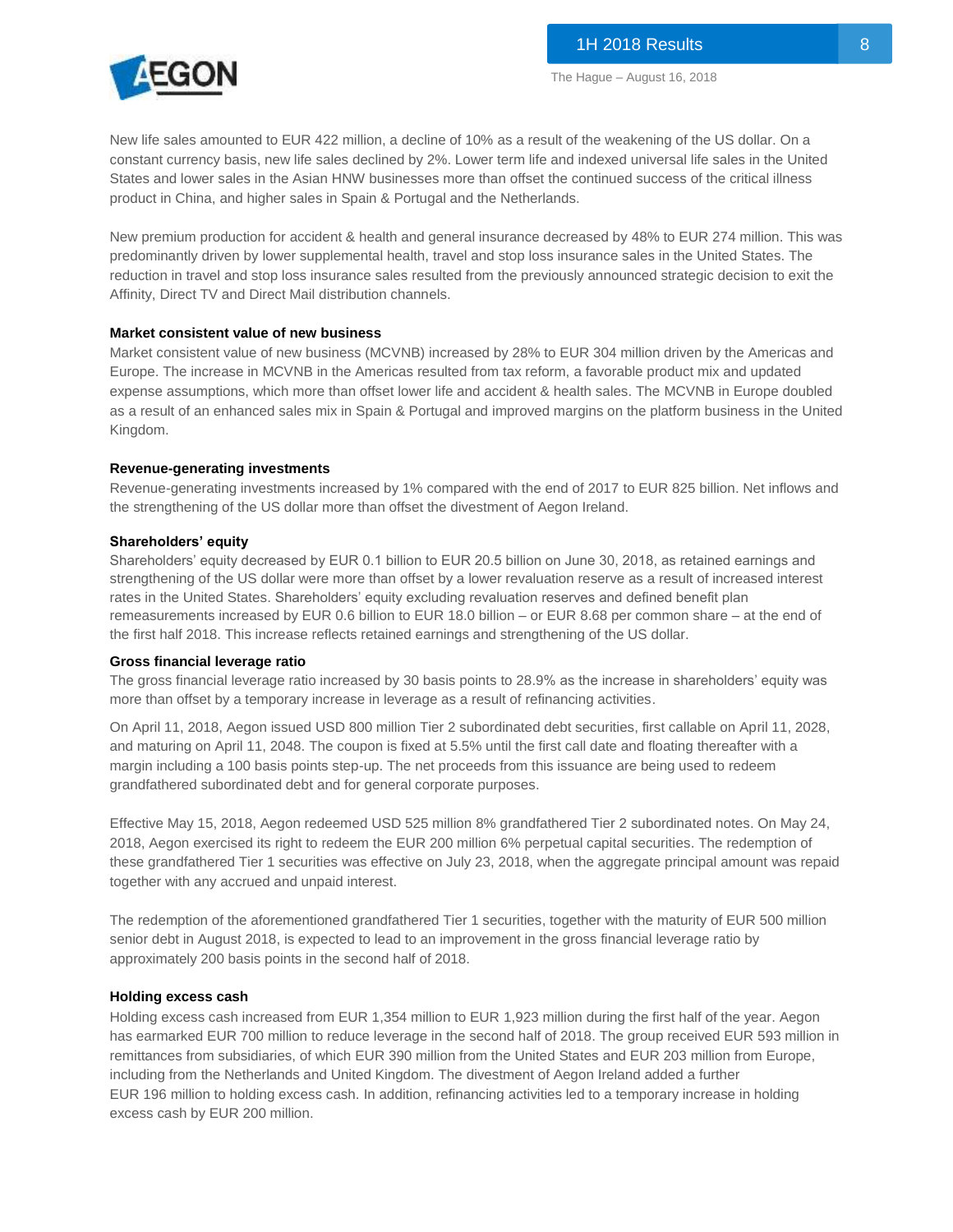

These cash inflows were partly offset by EUR 167 million for the cash portion of the final 2017 dividend, EUR 163 million cash outflows mainly related to holding funding and operating expenses and EUR 87 million capital injections to support growth of the business, and to strengthen the capital positions of Aegon's own business in Spain and its joint venture in Japan.

#### **Capital generation**

Capital generation of the operating units amounted to EUR 1,386 million for the first half of 2018. Market impacts and one-time items totaled EUR 628 million. Market impacts were mainly driven by the favorable impact from equity market and interest rate movements in the United States, and positive impact from credit spread and equity market movements in the United Kingdom. One-time items included the benefit from the divestment of Aegon Ireland, capital release from exiting the Affinity, Direct TV and Direct Mail distribution channels in the United States, and management actions in the United Kingdom. These more than offset the negative impact of lowering the Ultimate Forward Rate (UFR), the capital strain from investments in illiquid assets, and model updates in the Netherlands.

#### **Solvency II ratio**

Aegon's Solvency II ratio increased from 201% to 215% during the first half 2018 mainly due to normalized capital generation, market impacts and management actions, which were only partly offset by the final 2017 dividend.

The estimated RBC ratio in the United States increased to 490% on June 30, 2018, from 472% at the end of 2017. This increase was mainly driven by normalized capital generation, the positive impact from equity market and interest rate movements, and management actions, which were only partly offset by other items including remittances to the group. The benefit from management actions was mostly driven by the release of capital as a result of the previously announced strategic decision to exit the Affinity, Direct TV and Direct Mail distribution channels.

The estimated Solvency II ratio in the Netherlands decreased to 190% on June 30, 2018, from 199% at the end of 2017. Normalized capital generation was more than offset by remittances to the group and one-time items, including the lowering of the UFR by 15 basis points to 4.05%, capital strain from investments in illiquid assets, and model updates. Market impacts had a minor negative impact on the ratio, as the increase in Own Funds was offset by an increase in SCR, mostly as a result of credit spread movements.

The estimated Solvency II ratio in the United Kingdom increased to 197% on June 30, 2018, from 176% at the end of 2017. The increase was mainly driven by normalized capital generation, the positive impact from credit spread and equity market movements, and management actions, which were only partly offset by other items including remittances to the group. Management actions included derisking of the investment portfolio, funds restructuring and a temporary benefit from changes in the equity hedging program, which is expected to reverse in the second half of the year.

#### **Interim 2018 dividend**

Aegon aims to pay out a sustainable dividend to allow equity investors to share in Aegon's performance, which can grow over time if Aegon's performance so allows. The 2018 interim dividend amounts to EUR 0.14 per common share. The interim dividend will be paid in cash or stock at the election of the shareholder. The value of the stock dividend will be approximately equal to the cash dividend. Aegon intends to neutralize the dilutive effect of the interim 2018 stock dividend on earnings per share in the fourth quarter of this year, barring unforeseen circumstances.

Aegon's shares will be quoted ex-dividend on August 24, 2018. The record date is August 27, 2018. The election period for shareholders will run from August 29 up to and including September 14, 2018. The stock fraction will be based on the average share price on Euronext Amsterdam, using the high and low of each of the five trading days from September 10 through September 14, 2018. The stock dividend ratio will be announced on September 19, 2018, and the dividend will be payable as of September 21, 2018.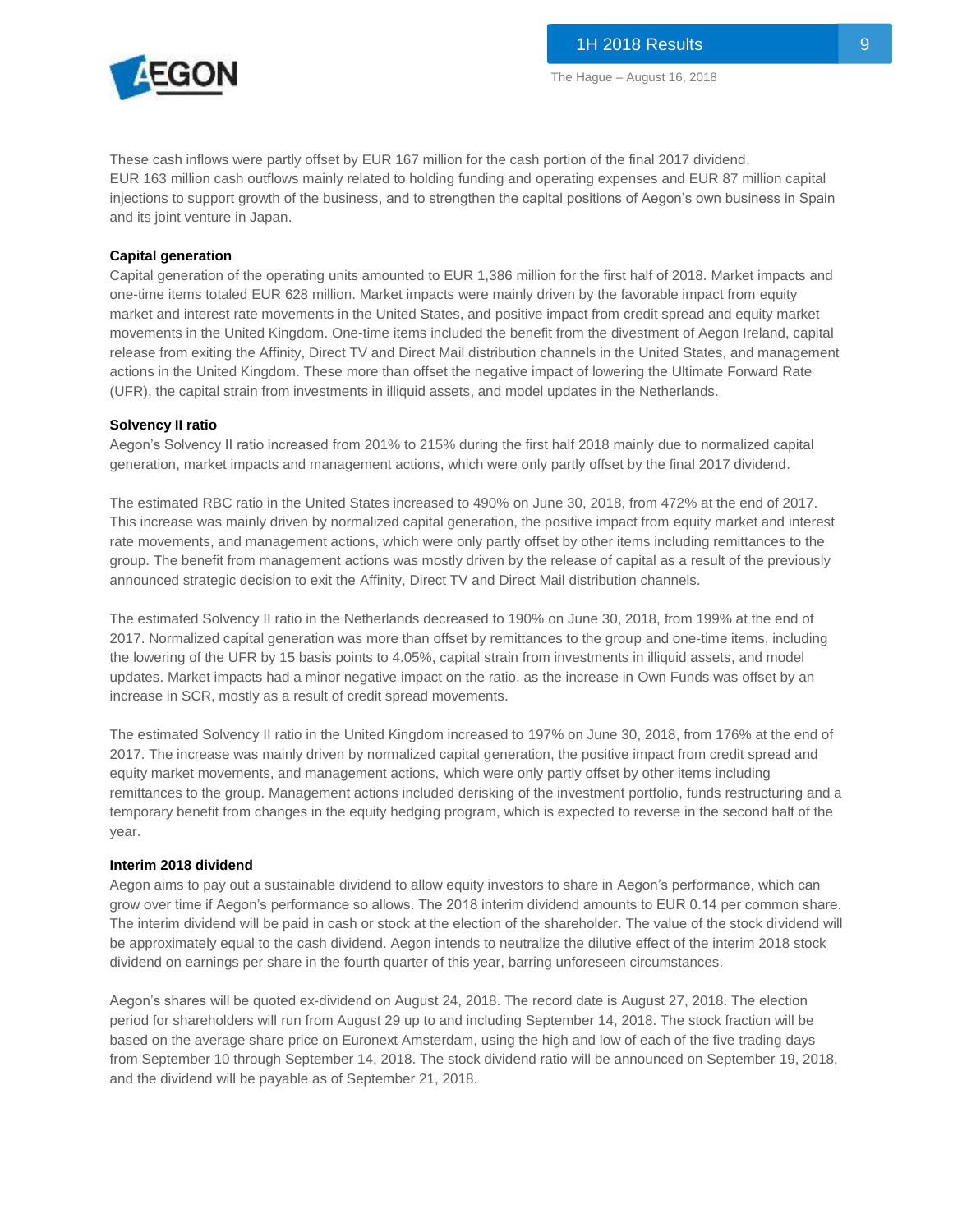

The Hague – August 16, 2018

## **Aegon N.V. Holding excess cash**

|                                     |       | 2017                   |                  | 2018       |
|-------------------------------------|-------|------------------------|------------------|------------|
| <b>EUR</b> millions                 |       | First half Second half | <b>Full Year</b> | First half |
| <b>Beginning of period</b>          | 1,512 | 1,725                  | 1,512            | 1,354      |
|                                     |       |                        |                  |            |
| Dividends received                  | 599   | 1,247                  | 1,846            | 593        |
| Capital injections                  | (59)  | (1,033)                | (1,092)          | (87)       |
| Divestments / (acquisitions)        |       | 3                      | 3                | 196        |
| Net capital flows to the holding    | 540   | 218                    | 757              | 701        |
| Funding and operating expenses      | (187) | (164)                  | (352)            | (163)      |
| Dividends and share buybacks        | (142) | (417)                  | (559)            | (167)      |
| Leverage issuances / (redemptions)  |       |                        |                  | 200        |
| Other                               | 3     | (8)                    | (5)              | (2)        |
| Holding expenses and capital return | (327) | (588)                  | (916)            | (132)      |
| End of period                       | 1,725 | 1,354                  | 1,354            | 1,923      |
| Aegon N.V.                          |       |                        |                  |            |

## **Solvency II ratio** June 30, Dec. 31, June 30, *EUR millions* Notes 2018 2017 2017 Eligible Own Funds 17,092 15,628 16,185 Consolidated Group SCR 2012 12:00 7,940 7,774 8,732 **Solvency II ratio** 185% 185% 185% 185% 185% United States - RBC ratio 490% 472% 464% The Netherlands - Solvency II ratio 190% 190% 144% United Kingdom - Solvency II ratio 197% 197% 176% 169%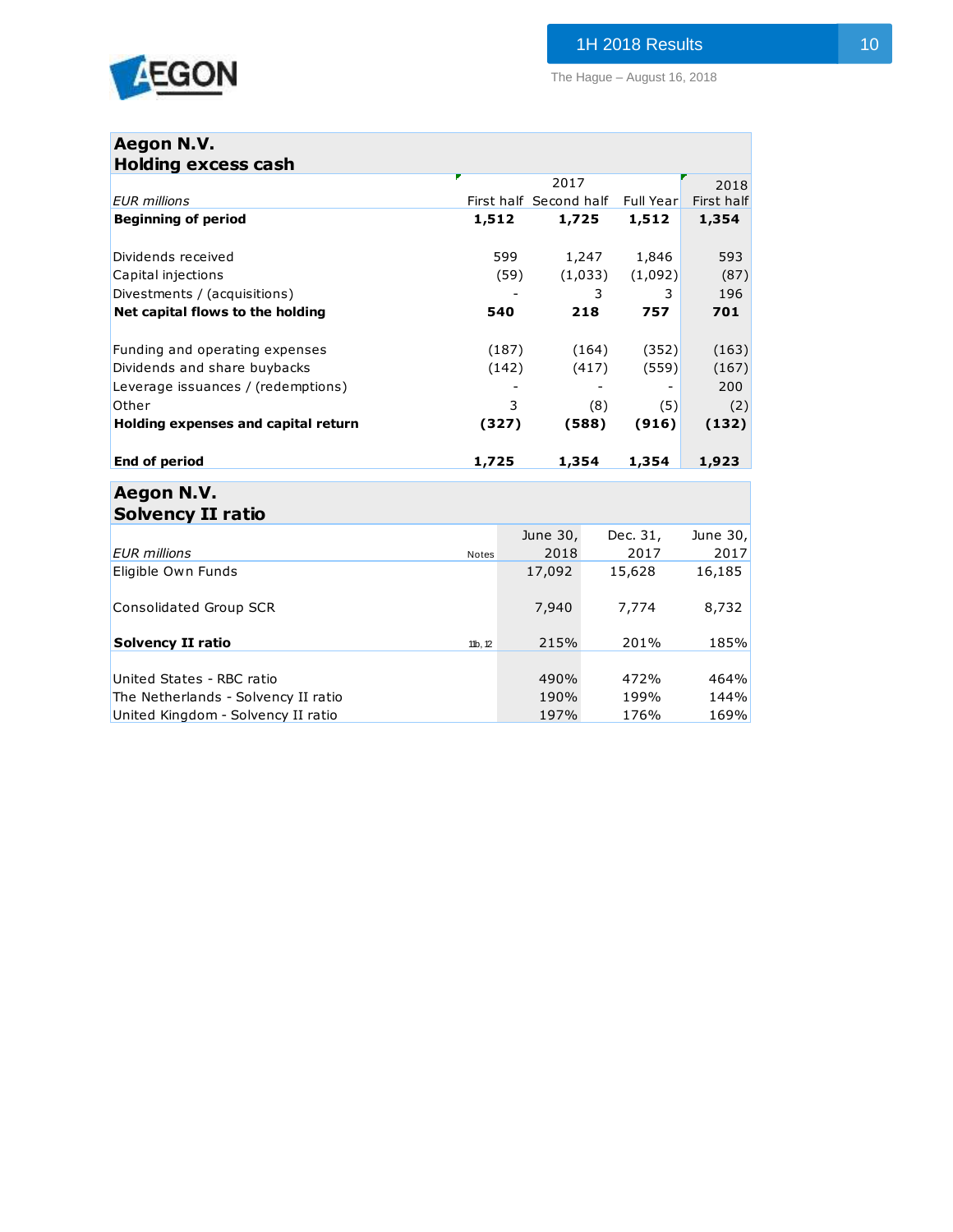

## Americas

- **Underlying earnings before tax increase by 3% to USD 729 million driven by expense savings**
- Net income decreases to USD 289 million due to realized losses and transition and conversion charges
- **Gross deposits amount to USD 24.1 billion; net outflows of USD 8.8 billion mainly as a result of 403(b) retirement plan contract losses**
- **Return on capital increases by 130 basis points to 8.3%**

## **Underlying earnings before tax**

Underlying earnings before tax from the Americas in the first half of 2018 increased by 3% to USD 729 million, as expense savings more than offset adverse mortality in the life business.

- Life earnings increased by 17% to USD 96 million, as lower operating expenses and higher investment income were partially offset by adverse mortality experience and adverse persistency. Adverse mortality experience in the first half of 2018 was USD 66 million compared with USD 49 million in the same period last year, mainly due to higher claims frequency, reflecting higher than expected seasonality. Adverse persistency was largely driven by the implementation of monthly deduction rates increases at the end of 2017.
- Earnings from Accident & Health remained stable at USD 123 million, as lower operating expenses were offset by lower investment income. Slightly favorable claims experience in Long-Term Care was offset by the impact of product exits.
- Earnings from Retirement Plans decreased by 9% to USD 137 million. This was the result of higher operating expenses as a result of changes in expense allocations between product lines and lower spread income caused by adverse mortality experience on the closed purchased annuities block.
- Mutual Fund earnings increased by 17% to USD 26 million, mostly driven by higher fee revenue resulting from favorable equity market performance and business growth.
- Earnings from Variable Annuities increased by 34% to USD 253 million primarily driven by lower operating expenses as a result of changes in expense allocations between product lines, and a one-time charge in the first half of 2017 of USD 14 million.
- Earnings from Fixed Annuities declined by 44% to USD 52 million in the first half of 2018. This was caused by lower spread income due to lower balances and the non-recurrence of favorable mortality experience of USD 9 million in the first half of 2017.
- Stable Value Solutions earnings were stable at USD 47 million.
- Earnings from Latin America decreased by USD 6 million to a loss of USD 4 million due to increased expenses.

## **Net income**

Net income from Aegon's businesses in the Americas decreased by USD 404 million to USD 289 million in the first half of 2018. This decrease was primarily driven by realized losses, together with transition and conversion charges that were partially offset by lower taxes due to a lower corporate tax rate.

The results from fair value items amounted to a loss of USD 91 million.

- The loss on fair value hedges without an accounting match under IFRS was USD 120 million. This loss was in line with expectations driven by the impact of equity market movements on the macro hedge.
- The result on fair value hedges with an accounting match amounted to a gain of USD 77 million mainly driven by volatility gains.
- The results on fair value investments amounted to a loss of USD 48 million, mainly from the impact of widening credit spreads on derivatives.

Realized losses on investments of USD 150 million resulted from the sale of US treasuries as part of ongoing asset-liability management activity and normal trading activity. Net recoveries amounted to USD 5 million. The run-off businesses declined to a loss of USD 8 million as a result of the divestment of the majority of the remainder of these businesses in 2017.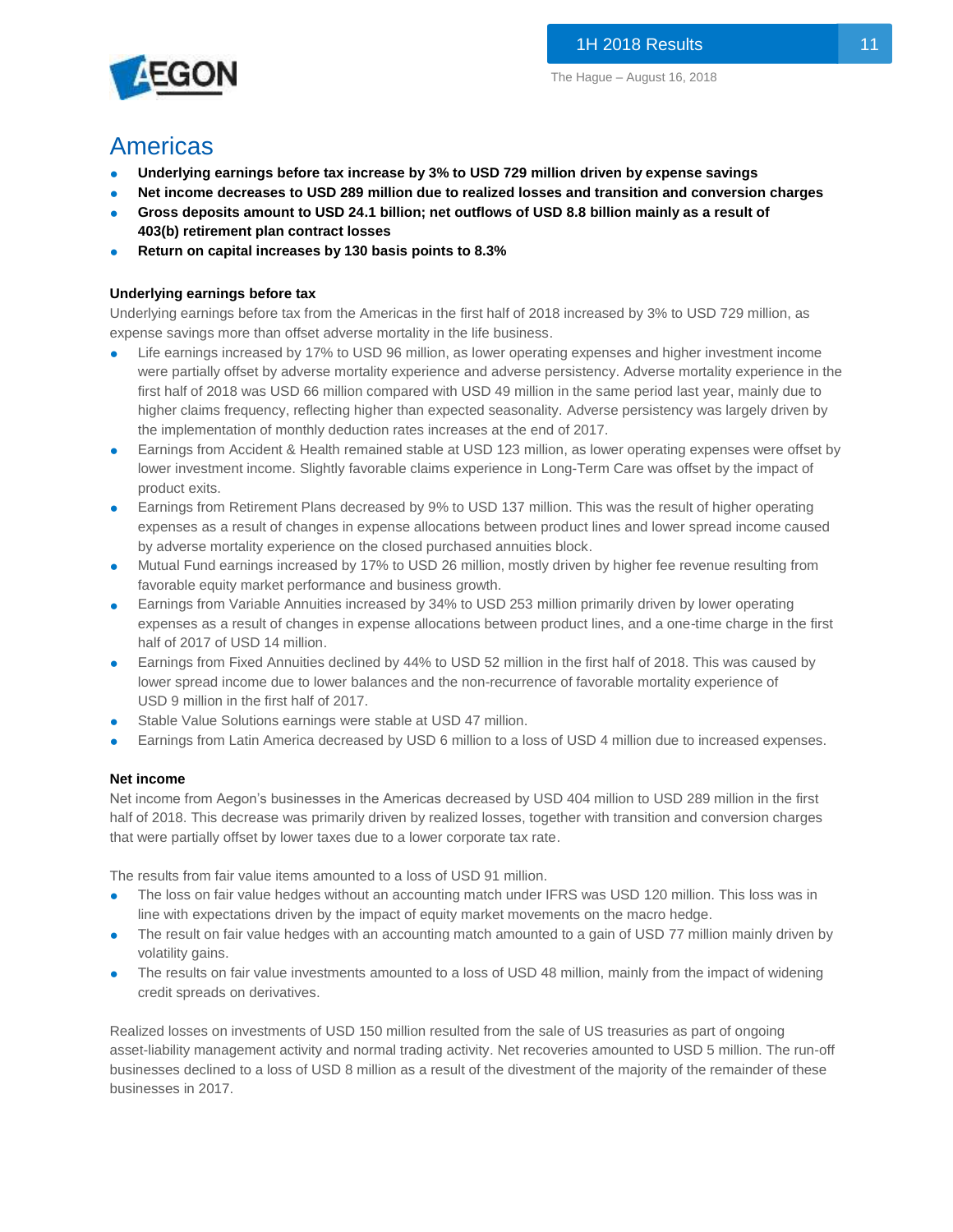

Other charges of USD 106 million were mainly caused by transition and conversion charges of USD 119 million related to the TCS agreement. During the first half of 2018, Transamerica conducted its annual assumption review, which resulted in USD 39 million charges. The IFRS assumption review for Long-Term Care resulted in no material charges. These charges were partially offset by a pre-tax gain of USD 54 million related to last year's divestment of the majority of the run-off businesses to Wilton Re, which was largely offset by a related one-time tax expense.

Income tax expense in the first half of 2018 amounted to USD 90 million and includes a one-time tax expense of USD 47 million in relation to the divestment of the majority of the run-off businesses to Wilton Re in 2017. As a result, the income tax rate for the first half of 2018 of 24% was higher than the statutory tax rate of 21%.

#### **Return on capital**

The return on average capital invested in Aegon's businesses in the Americas in the first half of 2018, excluding revaluation reserves and defined benefit plan remeasurements, increased by 130 basis points to 8.3%. This increase was driven by higher pre-tax earnings, together with higher net underlying earnings resulting from lower taxes due to tax reform, effective as of January 1, 2018. Return on capital of Aegon's businesses excludes the benefit of leverage at the holding.

#### **Operating expenses**

Operating expenses increased by 5% to USD 960 million, as restructuring expenses were higher due to transition and conversion charges associated with the TCS partnership, which amounted to USD 119 million in the first half of 2018. Aegon expects to incur approximately USD 30 million of additional transition and conversion charges in the second half of 2018.

Operating expenses excluding restructuring expenses declined by 7% to USD 835 million mainly driven by the expense savings program. Run-rate annual expense savings increased by USD 14 million to USD 277 million in the first half of 2018.

#### **Sales**

Gross deposits increased by 1% to USD 24.1 billion. Retirement Plans deposits decreased by 3% to USD 18.7 billion, as lower takeover deposits in the medium to large plan market more than offset higher recurring deposits. While gross deposits in Variable Annuities were down by 4% to USD 1.7 billion year-over-year, they were up by 13% in the first half of 2018 compared with the second half of 2017, driven by product enhancements and improved market conditions. Aegon expects to continue regaining market share following the product enhancements that are being rolled out in 2018 to improve competitiveness of its variable annuity products. Deposits in Mutual Funds continued to be strong at USD 3.4 billion compared with USD 2.8 billion in the same half last year.

Total net outflows amounted to USD 8.8 billion in the first half of 2018. Net outflows in Retirement Plans totaled USD 6.5 billion for the first half, driven by a limited number of large contract losses in the 403(b) retirement business, which mainly related to medical care provider merger and acquisition activity. Since these outflows are mostly the result of merger and acquisition activity, they are not expected to lead to a trend. Excluding these contract losses, Retirement Plans net deposits were neutral in the first half of 2018. Net outflows in Variable Annuities amounted to USD 1.5 billion, mainly caused by increased surrenders as the business matures and impacts from re-pricing in the market. Net inflows in Mutual Funds of USD 0.1 billion resulted from increased gross deposits. Fixed Annuities experienced net outflows of USD 0.6 billion as the book matures.

New life sales were down by 6% to USD 257 million, mainly caused by lower term life and indexed universal life sales. More recently, indexed universal life sales have stabilized as a result of product enhancements. Term life product enhancements are expected to be implemented late in the second half of 2018 to improve competitiveness of the offering.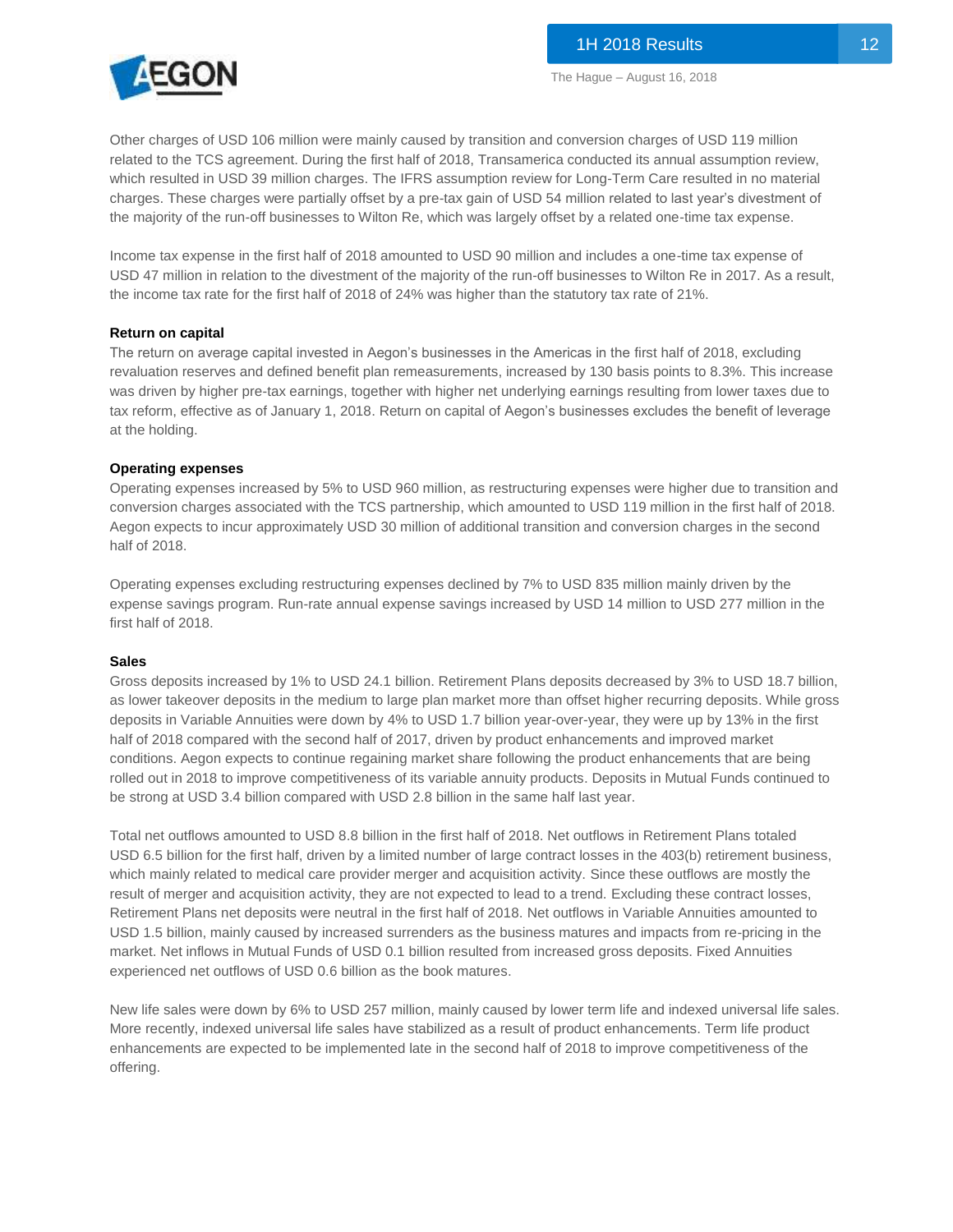

New premium production for accident & health insurance declined by 52% to USD 228 million as a result of lower supplemental health, travel and stop loss insurance sales in the United States. This movement is in line with previously provided guidance that indicated that new premium production for accident & health insurance would decrease by approximately USD 300 million in 2018 as a result of the previously announced strategic decision to exit the Affinity, Direct TV and Direct Mail distribution channels.

#### **Market consistent value of new business**

Market consistent value of new business increased by 31% to USD 244 million, as updated expense assumptions, tax reform and a favorable product mix more than offset lower life and accident & health sales.

#### **Revenue-generating investments**

Revenue-generating investments decreased by 3% compared with year-end 2017 to USD 455 billion. The decline was driven by net outflows combined with a decline in the revaluation reserve of USD 3.0 billion due to rising interest rates and widening credit spreads.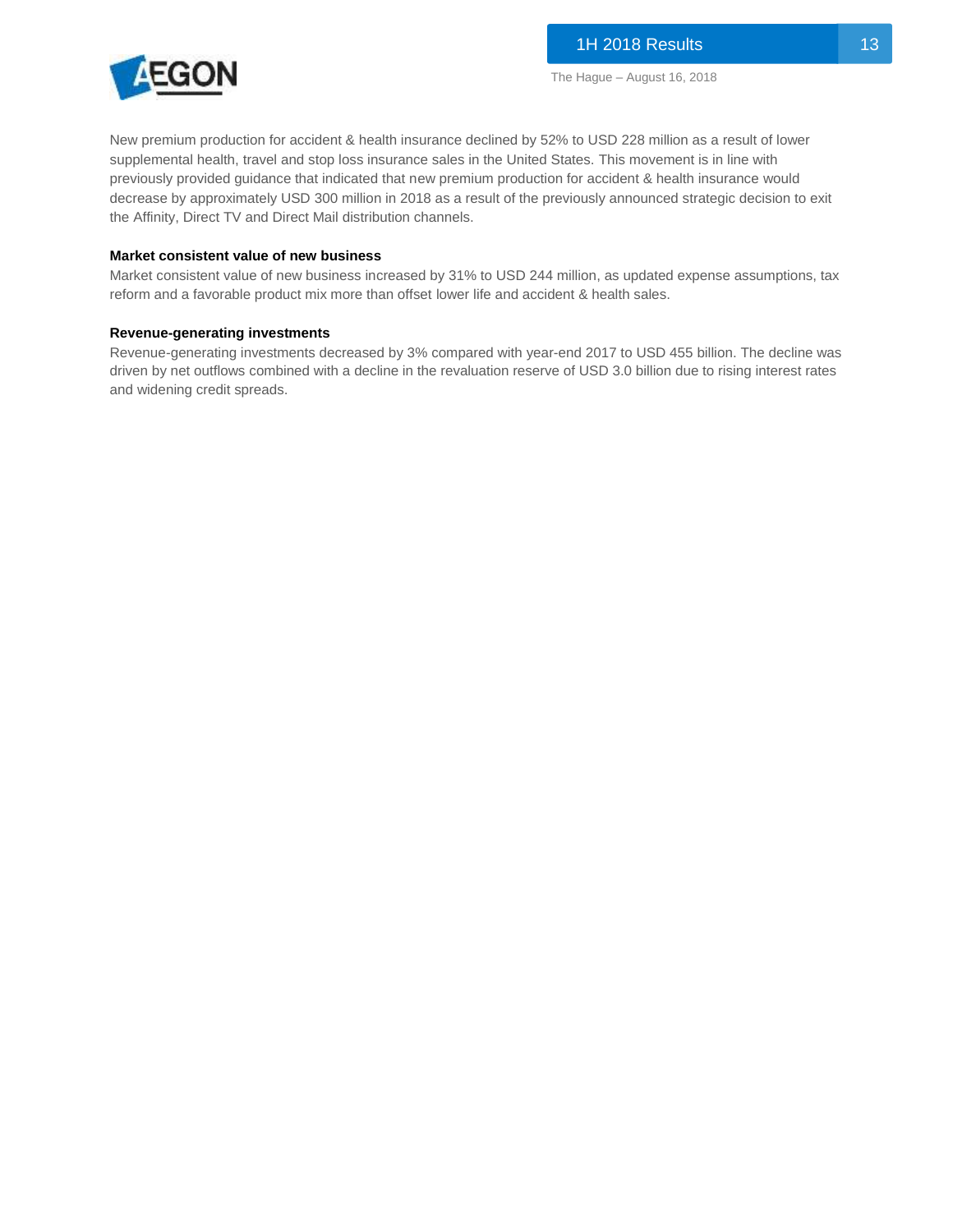

The Hague – August 16, 2018

## **Americas**

| USD millions<br>Notes                                                 | First half<br>2018 | First half<br>2017 | $\%$                       | Second half<br>2017 | $\frac{0}{0}$       |
|-----------------------------------------------------------------------|--------------------|--------------------|----------------------------|---------------------|---------------------|
|                                                                       |                    |                    |                            |                     |                     |
| Underlying earnings before tax by line of business<br>Life            |                    | 82                 |                            |                     |                     |
| Accident & Health                                                     | 96<br>123          | 123                | 17<br>$\overline{a}$       | 169<br>161          | (43)<br>(23)        |
| <b>Retirement Plans</b>                                               | 137                | 150                | (9)                        | 166                 | (17)                |
| <b>Mutual Funds</b>                                                   | 26                 | 22                 | $\pi$                      | 31                  | (17)                |
| Variable Annuities                                                    | 253                | 189                | 34                         | 221                 | 14                  |
| <b>Fixed Annuities</b>                                                | 52                 | 92                 | (44)                       | 53                  | (3)                 |
| <b>Stable Value Solutions</b>                                         | 47                 | 47                 | (1)                        | 52                  | (9)                 |
| Latin America                                                         | (4)                | 2                  | n.m.                       | (1)                 | n.m.                |
| Underlying earnings before tax                                        | 729                | 707                | 3                          | 852                 | (14)                |
| Fair value items                                                      | (91)               | (57)               | (59)                       | 249                 | n.m.                |
| Realized gains / (losses) on investments                              | (150)              | 32                 | n.m.                       | 146                 | n.m.                |
| Net impairments                                                       | 5                  | $\mathbf{1}$       | n.m.                       | (20)                | n.m.                |
| Other income / (charges)                                              | (106)              | 244                | n.m.                       | (653)               | 84                  |
| Run-off businesses                                                    | (8)                | 44                 | n.m.                       | (11)                | 22                  |
| Income before tax                                                     | 379                | 971                | (61)                       | 564                 | (33)                |
| Income tax                                                            | (90)               | (278)              | 68                         | 505                 | n.m.                |
| Net income / (loss)                                                   | 289                | 693                | (58)                       | 1,069               | (73)                |
| Net underlying earnings                                               | 609                | 520                | 17                         | 638                 | (5)                 |
| Commissions and expenses                                              | 2,397              | 2,126              | 13                         | 1,946               | 23                  |
| of which operating expenses                                           | 960                | 913                | 5                          | 885                 | 8                   |
|                                                                       |                    |                    |                            |                     |                     |
| Gross deposits (on and off balance) by line of business<br>10         |                    |                    |                            |                     |                     |
| Life                                                                  | 4                  | 3                  | 12                         | 3                   | 21                  |
| <b>Retirement Plans</b>                                               | 18,714             | 19,206             | (3)                        | 15,030              | 25                  |
| <b>Mutual Funds</b>                                                   | 3,418              | 2,818              | 21                         | 2,877               | 19                  |
| Variable Annuities                                                    | 1,662              | 1,723              | (4)                        | 1,467               | 13                  |
| <b>Fixed Annuities</b><br>Latin America                               | 208<br>89          | 172<br>19          | 20                         | 145<br>55           | 43                  |
| <b>Total gross deposits</b>                                           | 24,095             | 23,942             | n.m.<br>1                  | 19,577              | 61<br>23            |
|                                                                       |                    |                    |                            |                     |                     |
| Net deposits (on and off balance) by line of business<br>10           |                    |                    |                            |                     |                     |
| Life                                                                  | (18)               | (16)               | (A)                        | (17)                | (8)                 |
| <b>Retirement Plans</b>                                               | (6,670)            | (969)              | n.m.                       | (29, 511)           | 77                  |
| <b>Mutual Funds</b>                                                   | 146                | (88)               | n.m.                       | 464                 | (69)                |
| Variable Annuities<br><b>Fixed Annuities</b>                          | (1, 542)<br>(641)  | (968)<br>(629)     | (59)                       | (1,316)<br>(552)    | (17)                |
| Latin America                                                         | 77                 | 10                 | (2)<br>n.m.                | 42                  | (16)<br>82          |
| Total net deposits excluding run-off businesses                       | (8, 648)           | (2,660)            | n.m.                       | (30,889)            | 72                  |
| Run-off businesses                                                    | (131)              | (260)              | 49                         | (121)               | (8)                 |
| Total net deposits / (outflows)                                       | (8,779)            | (2,920)            | n.m.                       | (31, 011)           | 72                  |
| <b>New life sales</b>                                                 |                    |                    |                            |                     |                     |
| 10<br>Life single premiums                                            | 50                 | 50                 | $\boldsymbol{\mathcal{I}}$ | 51                  |                     |
| Life recurring premiums annualized                                    | 252                | 267                | (6)                        | 257                 | (2)<br>(2)          |
| Total recurring plus 1/10 single                                      | 257                | 272                | (6)                        | 262                 | (2)                 |
|                                                                       |                    |                    |                            |                     |                     |
| Life                                                                  | 218                | 248                | (2)                        | 212                 | 3                   |
| Latin America                                                         | 39                 | 23                 | 65                         | 50                  | (23)                |
| Total recurring plus 1/10 single                                      | 257                | 272                | (6)                        | 262                 | (2)                 |
| New premium production accident and health insurance                  | 228                | 479                | (52)                       | 339                 | (33)                |
| <b>Revenue-generating investments</b>                                 |                    |                    |                            |                     |                     |
|                                                                       |                    |                    |                            |                     |                     |
|                                                                       | June 30,           | Dec. 31,           |                            | June 30,            |                     |
|                                                                       | 2018               | 2017               | $\%$                       | 2017                | $\frac{0}{0}$       |
| Revenue-generating investments (total)<br>Investments general account | 455,172<br>84,051  | 467,316<br>88,222  | (3)                        | 474,172<br>89,120   | (4)                 |
| Investments for account of policyholders                              | 120,291            | 123,640            | (5)<br>(3)                 | 118,864             | (6)<br>$\mathbf{1}$ |
| Off balance sheet investments third parties                           | 250,830            | 255,454            | (2)                        | 266,188             | (6)                 |
|                                                                       |                    |                    |                            |                     |                     |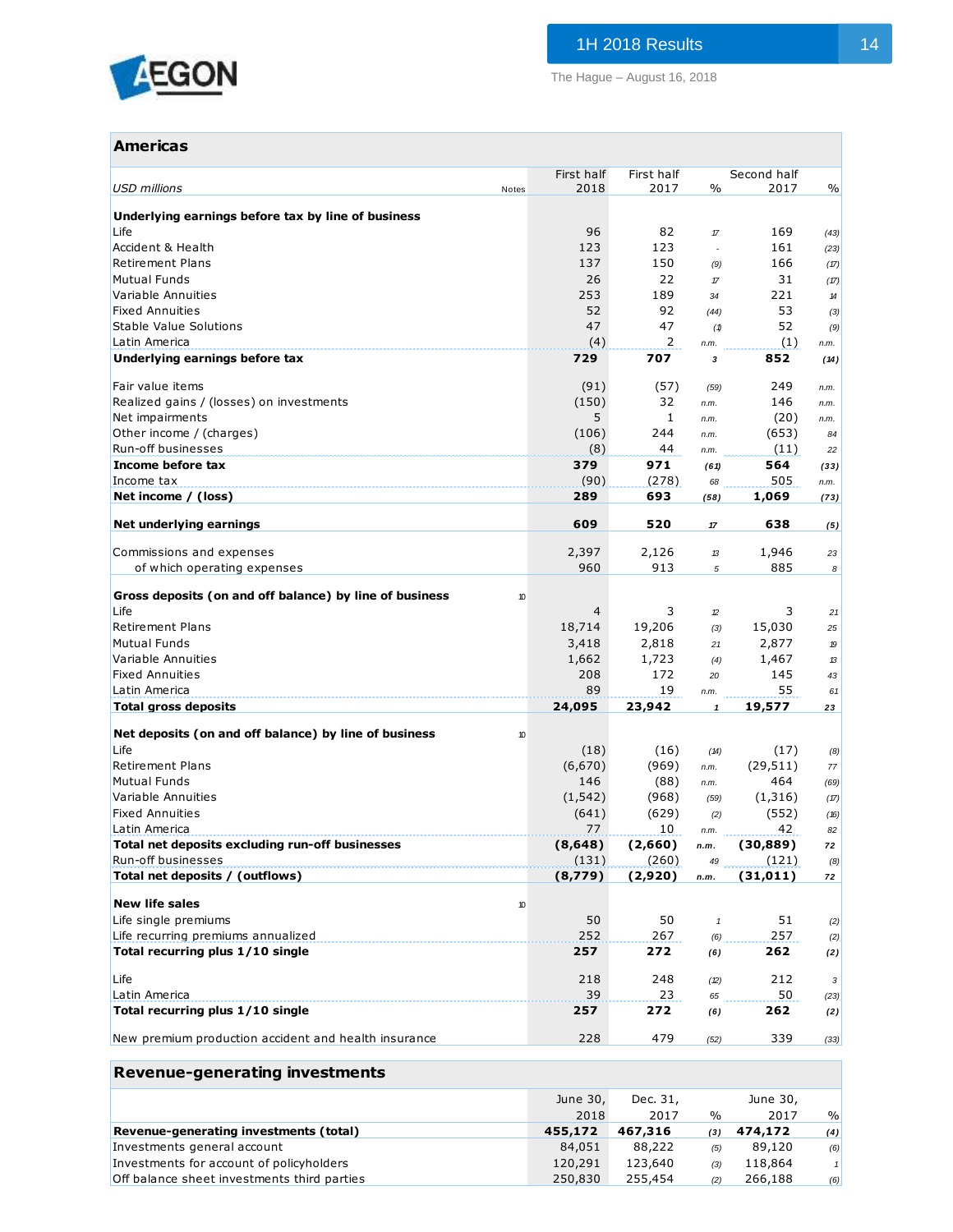

## Europe

- **Underlying earnings before tax increase strongly by 14% to EUR 435 million, driven by the Netherlands**
- Net income grows by 9% to EUR 288 million
- Net deposits increase by 8%, reflecting higher retention in the UK
- **New life sales increase by 6% to EUR 140 million, driven by Spain & Portugal and the Netherlands**

### **Underlying earnings before tax**

Underlying earnings before tax from Aegon's operations in Europe increased strongly by 14% compared with the first half of 2017 to EUR 435 million. This was the result of growth in all regions, most notably in the Netherlands and CEE.

- Earnings in the Netherlands were up by 17% to EUR 318 million. Life earnings increased to EUR 238 million as a result of an improved investment margin, reflecting the shift to higher-yielding assets, and lower expenses. Earnings from Non-life rose to EUR 24 million as disability underwriting results benefitted from EUR 22 million provision releases. Banking improved to EUR 49 million, driven by a higher net interest margin, reflecting balance sheet growth and lower funding costs, partly offset by higher expenses in line with the bank's growth. Service Business earnings declined to EUR 8 million due to the loss of earnings as a result of the sale of UMG, and investments in new digital propositions.
- In the United Kingdom, earnings rose by 1% to EUR 69 million. Digital Solutions earnings increased to EUR 10 million, driven by higher fee income as a result of new business inflows, upgrades to the platform and higher average equity markets. Earnings of the Existing Business declined by EUR 14 million to EUR 59 million due to upgrades to the digital platform and lower investment income following bond sales, while last year included a EUR 4 million refund of reinsurance premiums.
- CEE's earnings increased by 14% to EUR 41 million, as a result of business growth, most notably in Turkey and Hungary.
- Earnings in Spain & Portugal increased by 25% to EUR 7 million, driven by portfolio growth and better underwriting results in the joint ventures with Santander in Portugal.

#### **Net income**

Net income from Aegon's businesses in Europe amounted to EUR 288 million. The gain from fair value items was EUR 76 million, driven by EUR 128 million real estate revaluations in the Netherlands. This was partly offset by EUR 68 million negative fair value changes on hedges in the Netherlands, which are in place to protect Aegon's capital position. Realized gains totaled EUR 61 million and were primarily the result of portfolio optimization in the Netherlands and the United Kingdom. Other charges of EUR 179 million were caused by a EUR 93 million loss on the sale of Aegon Ireland, a EUR 49 million reserve strengthening related to the UK's residual annuity book, and EUR 40 million integration expenses for Cofunds and BlackRock's defined contribution business in the United Kingdom. The reserve strengthening related to aforementioned portfolio optimization, which led to realized gains. The positive impact from assumption changes and model updates of EUR 27 million was partly offset by a EUR 19 million restructuring charge in Aegon's own business in Spain.

#### **Return on capital**

The return on average capital invested in Aegon's businesses in Europe was stable at 7.5% excluding revaluation reserves and defined benefit plan remeasurements. The positive impact from improved net underlying results was offset by the negative impact from the EUR 1 billion capital injection to strengthen the Solvency II capital position in the Netherlands in the third quarter of 2017. For the Netherlands, return on capital for the first half of 2018 stood at 7.8%. The return over the same period in the United Kingdom was 6.2%, in CEE 18.7%, and in Spain & Portugal 1.1%. Return on capital of Aegon's businesses excludes the benefit of leverage at the holding.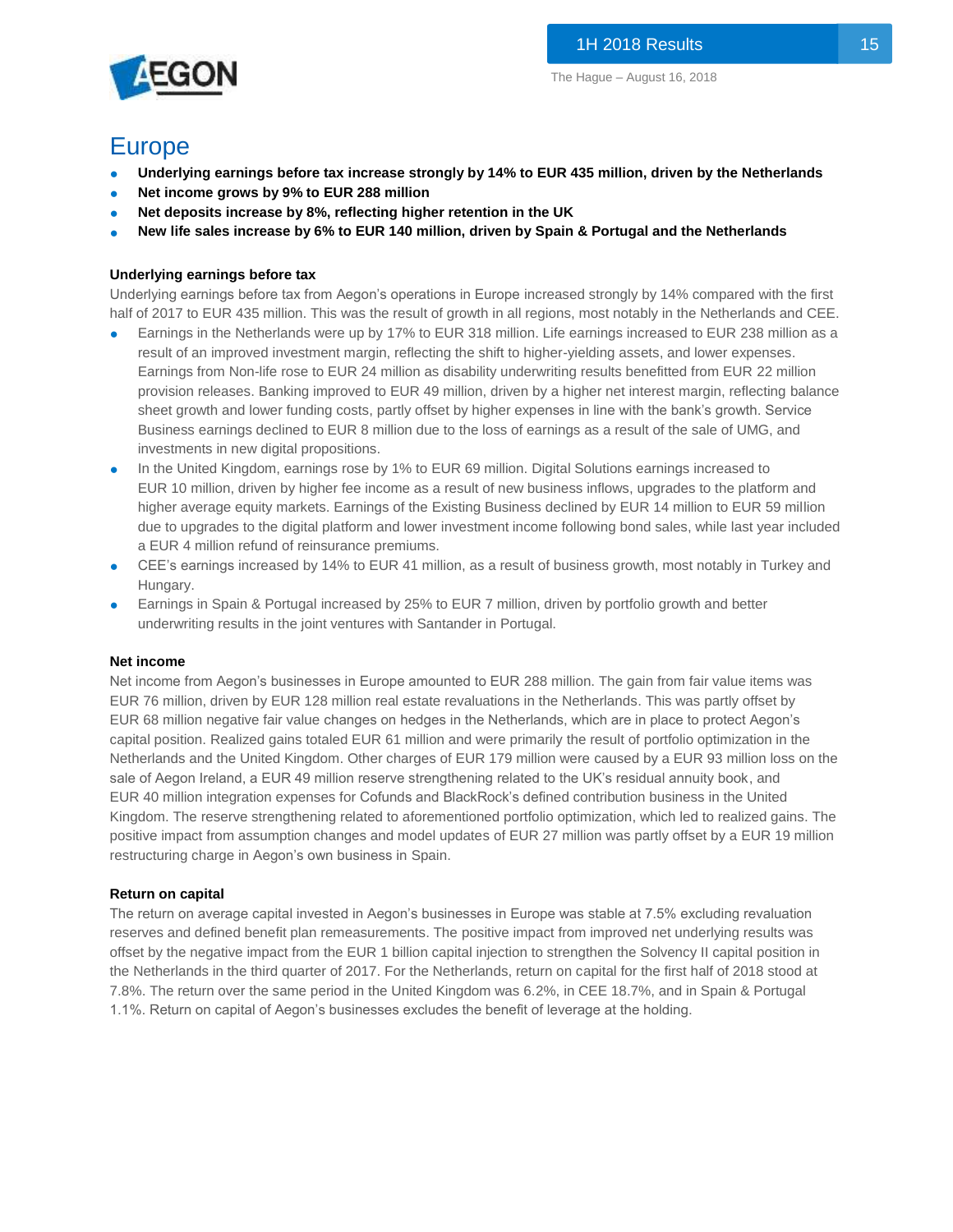

#### **Operating expenses**

Operating expenses decreased by 11% to EUR 717 million as a result of lower expenses in the Netherlands and the United Kingdom. The main drivers in the Netherlands were the sale of UMG in the fourth quarter of last year and expense savings in the insurance businesses. In the United Kingdom, higher Cofunds and BlackRock integration expenses were more than offset by expense savings and the divestment of Aegon Ireland. The higher expenses in Spain & Portugal were caused by a provision for a restructuring program to improve the financial performance of Aegon Spain's own business.

#### **Sales**

Gross deposits declined by 7% to EUR 11.8 billion as gross deposits in the United Kingdom were down by 16% to EUR 7.3 billion due to lower platform sales whilst maintaining market share. This was partly offset by an 11% increase to EUR 4.3 billion in the Netherlands, driven by continued momentum at Aegon's online bank Knab and Aegon's PPIs. Gross deposits in CEE increased by 24% to EUR 185 million, largely as a result of higher pension deposits in Romania, Poland and Hungary.

Net deposits for Europe increased by 8% to EUR 2.9 billion as a result of 19% higher net inflows in the United Kingdom, reflecting improved retention. In the Netherlands, increased PPI net inflows were more than offset by lower net deposits at Knab.

Production of mortgages in the Netherlands was up by 13% to EUR 4.6 billion in the first half of 2018, of which EUR 2.5 billion was related to third-party investor demand, mainly through the Dutch Mortgage Funds.

New life sales increased by 6% to EUR 140 million in the first half of 2018, which was the result of increases in all regions, most notably in Spain & Portugal and the Netherlands. In Spain & Portugal, the 10% sales increase was mainly the result of growth in the joint ventures with Santander, while in the Netherlands sales grew 6%, driven by defined benefit pensions, immediate annuities and pension indexation premiums.

New premium production for Accident & Health was down by 11% to EUR 20 million as last year's number included one-time higher sales in the Netherlands following legislative changes. New premium production for general insurance increased by 7% to EUR 61 million, driven by Hungary and the Santander joint ventures.

#### **Market consistent value of new business**

The market consistent value of new business in Europe more than doubled to EUR 74 million. In Spain & Portugal, MCVNB increased strongly as a better sales mix led to improved margins, while in the United Kingdom the strong increase was driven by improved margins on pension products on the platform.

#### **Revenue-generating investments**

Revenue-generating investments decreased by 1% in the first half of 2018 to EUR 274 billion, reflecting the sale of Aegon Ireland.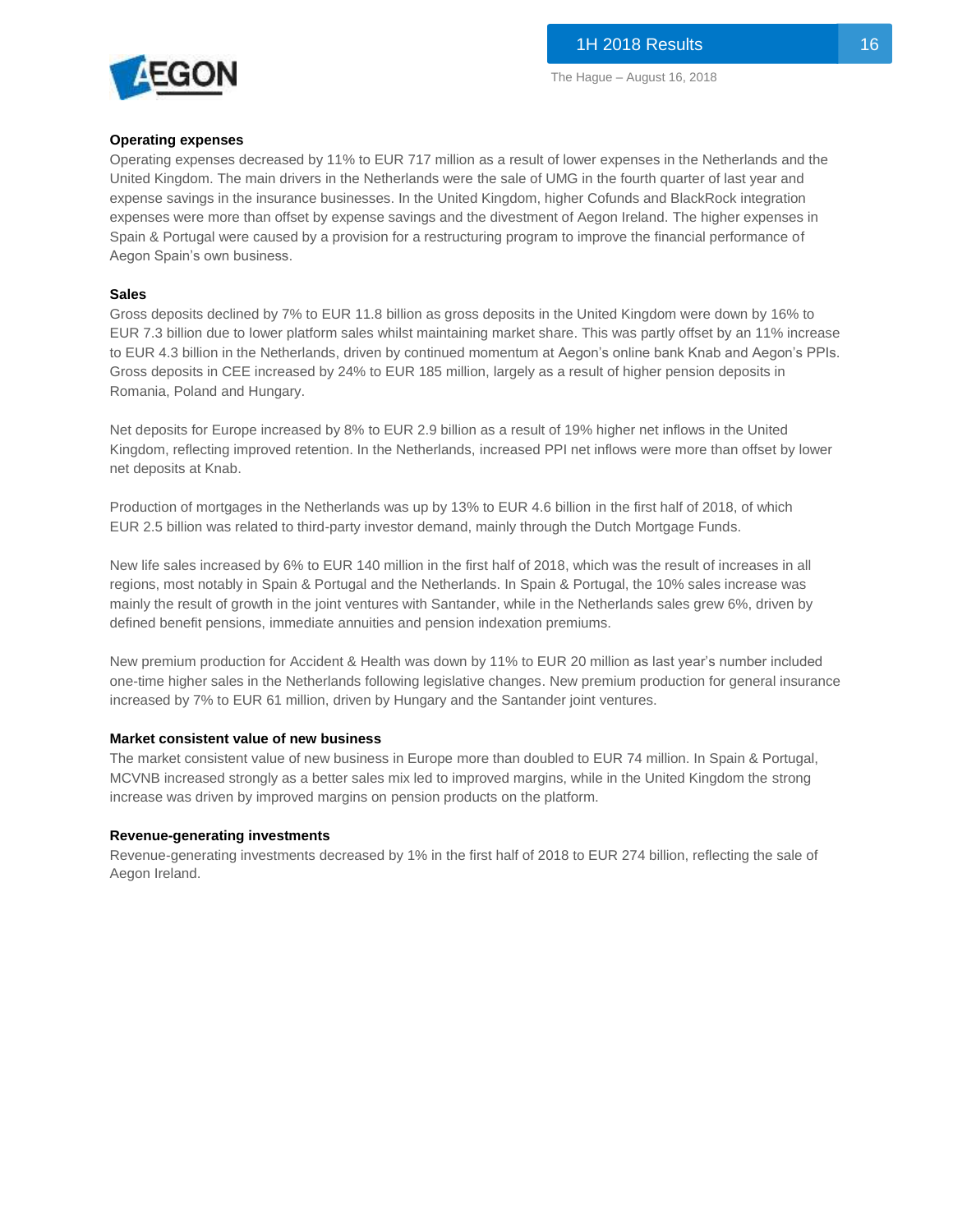

| <b>Europe</b>                                                           |                    |                    |                            |                     |                  |
|-------------------------------------------------------------------------|--------------------|--------------------|----------------------------|---------------------|------------------|
| <b>EUR</b> millions<br><b>Notes</b>                                     | First half<br>2018 | First half<br>2017 | $\%$                       | Second half<br>2017 | %                |
|                                                                         |                    |                    |                            |                     |                  |
| Underlying earnings before tax<br><b>NL Life</b>                        | 238                | 199                |                            | 203                 |                  |
| NL Non-life                                                             | 24                 | 15                 | 20<br>64                   | 20                  | $\pi$<br>21      |
| <b>NL Banking</b>                                                       | 49                 | 37                 | 33                         | 41                  | 20               |
| NL Service business                                                     | 8                  | 22                 | (67)                       | 22                  | (66)             |
| The Netherlands                                                         | 318                | 273                | $\pi$                      | 285                 | $\mathcal D$     |
| <b>UK Existing Business</b>                                             | 59                 | 73                 | (19)                       | 51                  | 15               |
| UK Digital Solutions                                                    | 10                 | (5)                | n.m.                       | (3)                 | n.m.             |
| United Kingdom                                                          | 69                 | 68                 | $\mathbf{1}$               | 48                  | 43               |
| Central & Eastern Europe                                                | 41                 | 36                 | $\boldsymbol{\mathcal{H}}$ | 30                  | 36               |
| Spain & Portugal                                                        | 7                  | 6                  | 25                         | (2)                 | n.m.             |
| Underlying earnings before tax                                          | 435                | 383                | 14                         | 362                 | 20               |
| Fair value items                                                        | 76                 | (250)              | n.m.                       | (5)                 | n.m.             |
| Realized gains / (losses) on investments                                | 61                 | 156                | (61)                       | 92                  | (34)             |
| Net impairments                                                         | $\mathbf{1}$       | $\overline{2}$     | (61)                       | 2                   | (61)             |
| Other income / (charges)<br>5                                           | (179)              | 72                 | n.m.                       | 264                 | n.m.             |
| Income before tax                                                       | 395                | 363                | 9                          | 715                 | (45)             |
| Income tax                                                              | (106)              | (98)               | (9)                        | (135)               | 21               |
| Net income / (loss)                                                     | 288                | 265                | 9                          | 580                 | (50)             |
| Net underlying earnings                                                 | 356                | 293                | 21                         | 287                 | 24               |
| Commissions and expenses                                                | 975                | 1,084              |                            | 1,057               |                  |
| of which operating expenses                                             | 717                | 807                | (10)<br>(11)               | 802                 | (8)<br>(11)      |
|                                                                         |                    |                    |                            |                     |                  |
| Gross deposits (on and off balance)<br>10                               |                    |                    |                            |                     |                  |
| The Netherlands                                                         | 4,328              | 3,899              | $11$                       | 4,162               | 4                |
| United Kingdom                                                          | 7,283              | 8,632              | (16)                       | 8,627               | (16)             |
| Central & Eastern Europe                                                | 185                | 150                | 24                         | 173                 | $\overline{7}$   |
| Spain & Portugal                                                        | 17                 | 13                 | 29                         | 23                  | (26)             |
| <b>Total gross deposits</b>                                             | 11,813             | 12,694             | (7)                        | 12,985              | (9)              |
| Net deposits (on and off balance)<br>10                                 |                    |                    |                            |                     |                  |
| The Netherlands                                                         | 651                | 764                | (15)                       | 303                 | 115              |
| United Kingdom                                                          | 2,154              | 1,805              | 19                         | 2,860               | (25)             |
| Central & Eastern Europe                                                | 68                 | 99                 | (31)                       | 78                  | (2)              |
| Spain & Portugal                                                        | 7                  | 8                  | (17)                       | 5                   | 28               |
| Total net deposits / (outflows)                                         | 2,879              | 2,675              | 8                          | 3,246               | (11)             |
| <b>New life sales</b><br>6, 10                                          |                    |                    |                            |                     |                  |
| Life single premiums                                                    | 423                | 428                | (1)                        | 499                 | (15)             |
| Life recurring premiums annualized                                      | 97                 | 89                 | 9                          | 91                  | $\overline{7}$   |
| Total recurring plus 1/10 single                                        | 140                | 132                | 6                          | 141                 | (1)              |
| The Netherlands                                                         | 52                 | 49                 | 6                          | 50                  | $\pmb{4}$        |
| United Kingdom                                                          | 18                 | 17                 | 6                          | 20                  | (7)              |
| Central & Eastern Europe                                                | 42                 | 41                 | $\overline{c}$             | 47                  | (11)             |
| Spain & Portugal                                                        | 27                 | 25                 | 10                         | 24                  | 16               |
| Total recurring plus 1/10 single                                        | 140                | 132                | 6                          | 141                 | (1)              |
| New premium production accident and health insurance                    | 20                 | 23                 | (11)                       | 16                  | 25               |
| New premium production property & casualty insurance                    | 61                 | 57                 | $\overline{7}$             | 52                  | 16               |
| <b>Revenue-generating investments</b>                                   |                    |                    |                            |                     |                  |
|                                                                         |                    |                    |                            |                     |                  |
|                                                                         | June 30,           | Dec. 31,           |                            | June 30,            |                  |
|                                                                         | 2018               | 2017               | %                          | 2017                | %                |
| Revenue-generating investments (total)                                  | 274,430            | 277,050            | (1)                        | 264,636             | $\boldsymbol{4}$ |
| Investments general account<br>Investments for account of policyholders | 60,298<br>90,085   | 58,268<br>95,880   | 3                          | 57,079<br>94,071    | 6                |
| Off balance sheet investments third parties                             | 124,047            | 122,902            | (6)<br>$\mathbf{1}$        | 113,485             | (4)<br>9         |
|                                                                         |                    |                    |                            |                     |                  |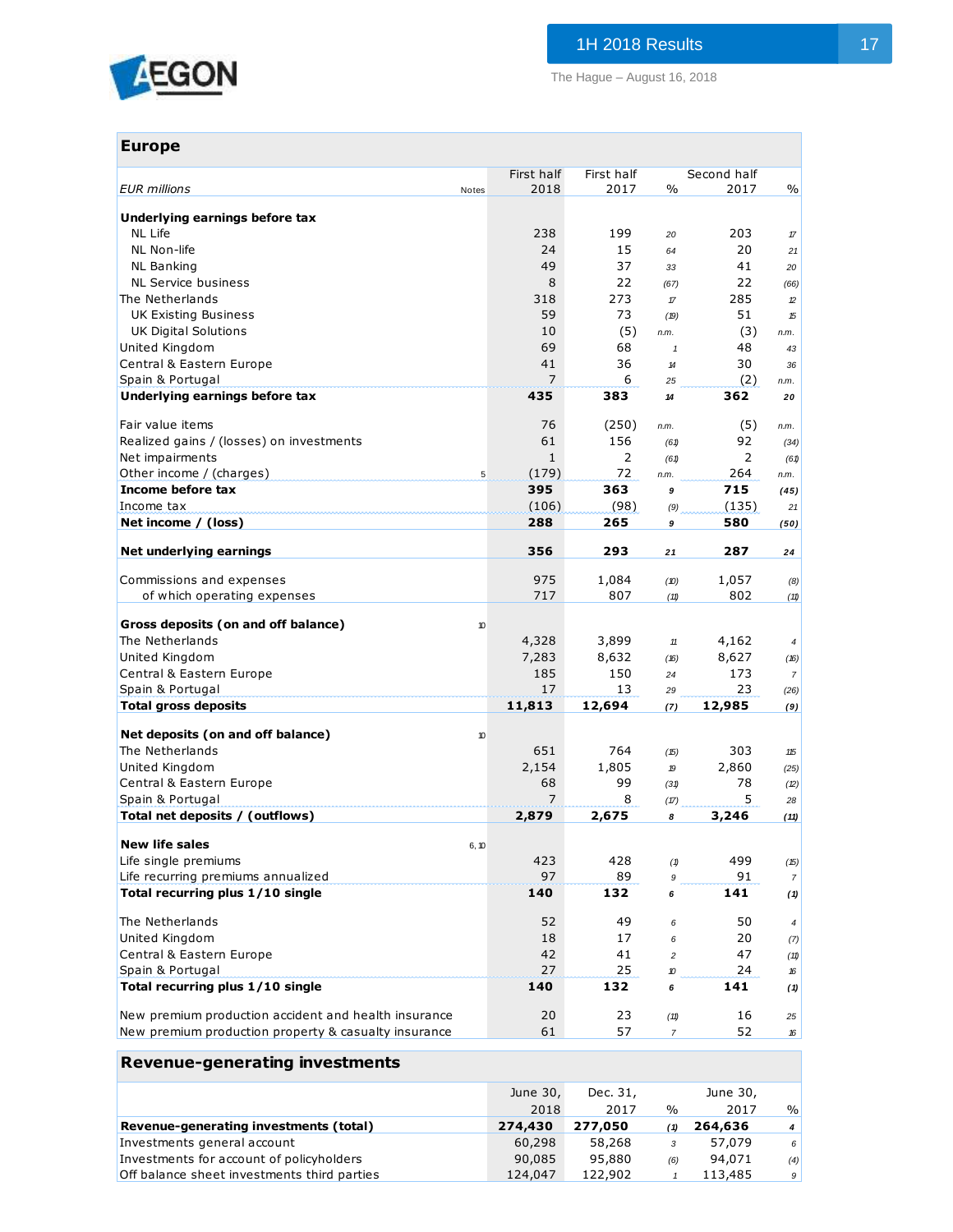

## **Europe Segments, First half 2018 geographically**

|                                          |   |             |         | Central & |          |        |
|------------------------------------------|---|-------------|---------|-----------|----------|--------|
|                                          |   | <b>The</b>  | United  | Eastern   | Spain &  |        |
| <b>EUR</b> millions                      |   | Netherlands | Kingdom | Europe    | Portugal | Europe |
|                                          |   |             |         |           |          |        |
| Underlying earnings before tax           |   | 318         | 69      | 41        | 7        | 435    |
| Fair value items                         |   | 81          | (4)     |           |          | 76     |
| Realized gains / (losses) on investments |   | 39          | 21      | 2         |          | 61     |
| Impairment charges                       |   | (4)         |         | (1)       |          | (4)    |
| Impairment reversals                     |   | 4           |         | 1         |          | 5      |
| Other income / (charges)                 | 5 | 27          | (182)   | (6)       | (19)     | (179)  |
| Income / (loss) before tax               |   | 466         | (97)    | 38        | (12)     | 395    |
| Income tax (expense) / benefit           |   | (98)        |         | (5)       | (4)      | (106)  |
| Net income / (loss)                      |   | 368         | (97)    | 33        | (16)     | 288    |
|                                          |   |             |         |           |          |        |
| Net underlying earnings                  |   | 252         | 64      | 37        | 3        | 356    |
| Commissions and expenses                 |   | 380         | 346     | 132       | 117      | 975    |
| of which operating expenses              |   | 323         | 253     | 81        | 60       | 717    |
|                                          |   |             |         |           |          |        |

| Europe Segments, First half 2017 geographically |                    |         |           |          |        |
|-------------------------------------------------|--------------------|---------|-----------|----------|--------|
|                                                 |                    |         | Central & |          |        |
|                                                 | <b>The</b>         | United  | Eastern   | Spain &  |        |
| <b>EUR</b> millions                             | <b>Netherlands</b> | Kingdom | Europe    | Portugal | Europe |
|                                                 |                    |         |           |          |        |
| Underlying earnings before tax                  | 273                | 68      | 36        | 6        | 383    |
| Fair value items                                | (202)              | (48)    |           |          | (250)  |
| Realized gains / (losses) on investments        | 147                | 6       | 2         |          | 156    |
| Impairment charges                              | (2)                |         | (3)       |          | (4)    |
| Impairment reversals                            | 7                  |         |           |          |        |
| Other income / (charges)                        | (8)<br>5           | 80      |           |          | 72     |
| Income / (loss) before tax                      | 215                | 107     | 36        | 6        | 363    |
| Income tax (expense) / benefit                  | (45)               | (44)    | (5)       | (4)      | (98)   |
| Net income / (loss)                             | 170                | 63      | 31        | 2        | 265    |
| Net underlying earnings                         | 211                | 48      | 32        | 2        | 293    |
|                                                 |                    |         |           |          |        |
| Commissions and expenses                        | 484                | 379     | 127       | 94       | 1,084  |
| of which operating expenses                     | 422                | 271     | 72        | 43       | 807    |
|                                                 |                    |         |           |          |        |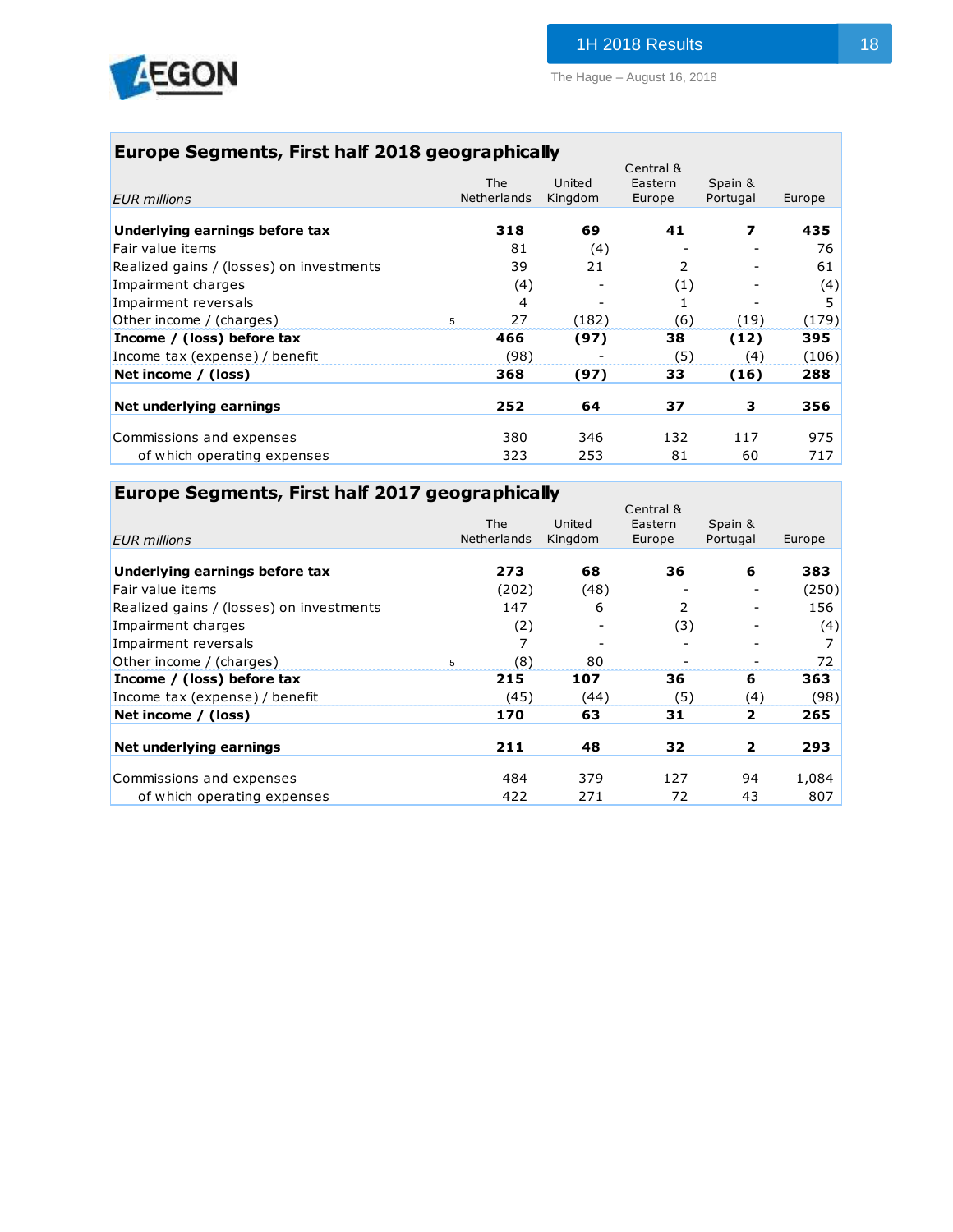# Asia

- **Underlying earnings before tax increase by 55% to USD 38 million due to favorable claims experience and business growth**
- **Net income amounts to USD 1 million primarily due to improved results in strategic partnerships**
- **New life sales decline by 9% to USD 85 million driven by challenging sales environment in HNW markets**
- **Gross deposits decrease by 29% to USD 93 million as a result of lower variable annuity sales in Japan**

## **Underlying earnings before tax**

In the first half of 2018, Aegon's underlying earnings before tax in Asia increased by 55% to USD 38 million as a result of higher earnings across all business lines.

- Earnings from HNW businesses increased by 16% to USD 40 million, mainly as a result of a benefit related to higher investment yields and favorable claims experience.
- Earnings from Aegon Insights improved by USD 2 million to USD 4 million. This was primarily due to lower operating expenses as a result of running off the outbound telemarketing business.
- The results from Strategic partnerships in China, Japan and India improved by USD 6 million to a loss of USD 6 million as a result of business growth and lower new business related expenses in Japan, partially offset by higher operating expenses due to higher sales in China.

#### **Net income**

Net income from Aegon's operations in Asia improved to USD 1 million from a loss of USD 5 million in the first half of 2017 largely driven by improved results from Strategic partnerships. The loss from fair value items of USD 2 million was mainly due to the impact from interest rate movements on investments held at fair value through profit or loss. Realized losses of USD 11 million were the result of portfolio rebalancing on available for sale assets in the HNW businesses to achieve higher yields. Other charges amounted to a loss of USD 7 million mainly as a result of assumption changes and model updates. Income tax amounted to USD 17 million and is mainly related to an expense for higher taxable commissions in China following continued strong sales, while the HNW businesses and Aegon Insights benefited from a lower statutory tax rate as a result of US tax reform.

#### **Return on capital**

The return on average capital invested in Aegon's businesses in Asia excluding revaluation reserves improved from -0.8% to 3.3% mainly due to significantly improved net underlying earnings and a lower capital base following the USD 200 million remittances from the HNW businesses to the group in the first half of 2017.

#### **Operating expenses**

Operating expenses increased by 15% to USD 96 million in the first half of 2018. Higher expenses were primarily driven by China due to continued strong sales, and investments in the HNW businesses.

#### **Sales**

Total new life and accident & health sales declined by 12% to USD 90 million.

- New life sales from HNW businesses decreased by 30% to USD 29 million due to the higher cost of premium financing for customers in general as interest rates rise and strong competition in the markets.
- Accident & health insurance sales from Aegon Insights was nil compared with USD 6 million in the same half last year as a result of running off its outbound telemarketing business.
- Total new life and accident & health sales from Strategic partnerships increased by 18% to USD 62 million. This increase was primarily driven by continued strong sales in China and the appreciation of Chinese Yuan against the US Dollar.

Gross deposits from Strategic partnerships decreased by 29% to USD 93 million. Variable annuity sales in Japan continue to be impacted by a shrinking market due to the low interest rate environment. Net deposits decreased by 93% to USD 6 million, which reflects lower gross deposits and higher lapse experience in the Japanese variable annuity business.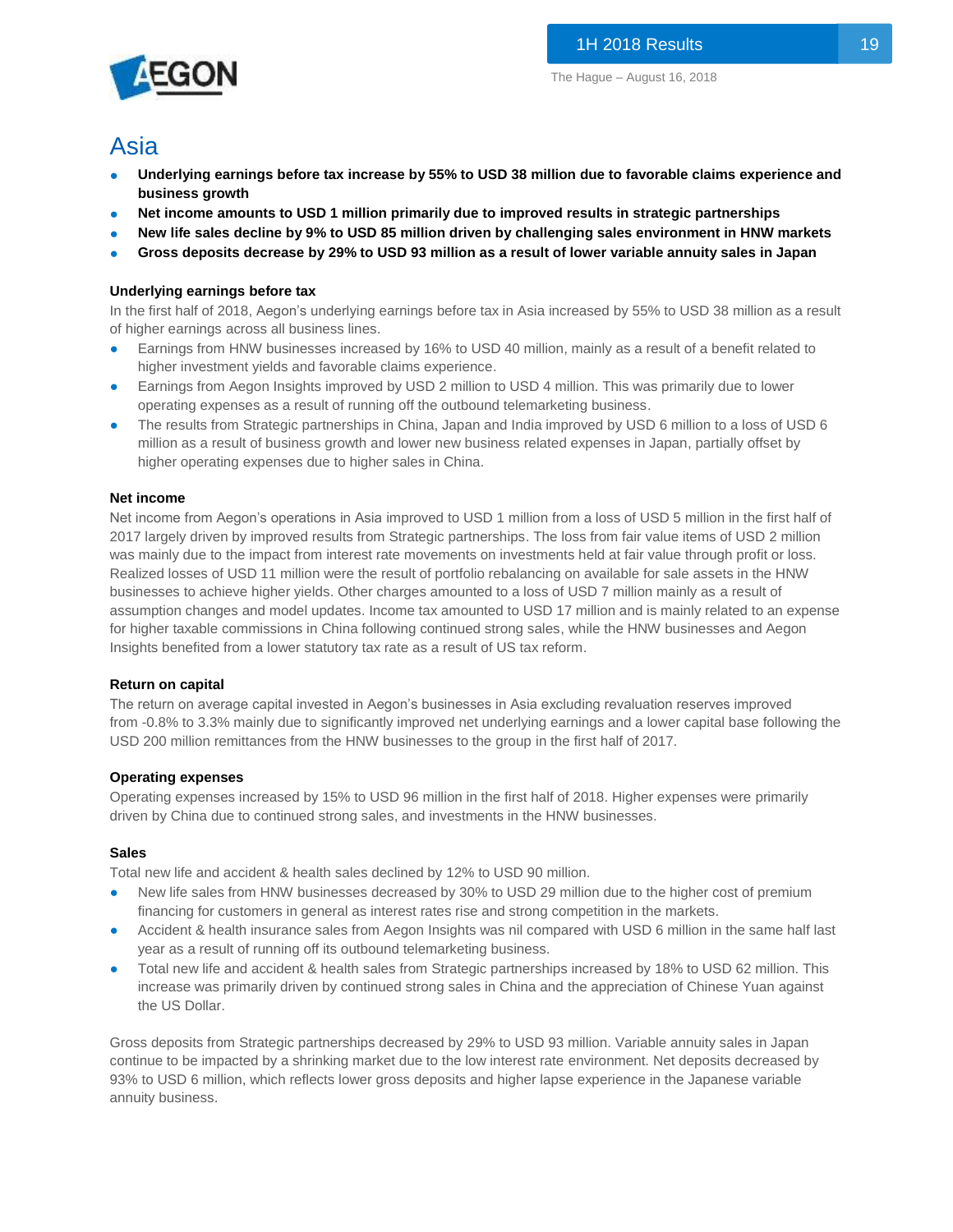

#### **Market consistent value of new business**

The market consistent value of new business in Asia increased by 3% to USD 35 million. This was mainly driven by higher growth from China due to a favorable product mix and higher average interest rates in the HNW businesses, which more than offset methodology changes.

#### **Revenue-generating investments**

Revenue-generating investments increased by 1% to USD 9.8 billion during the first half of 2018. This increase was primarily driven by sales in the HNW business and capital injections in India and Japan, partly offset by unfavorable market movement on available for sale investment assets.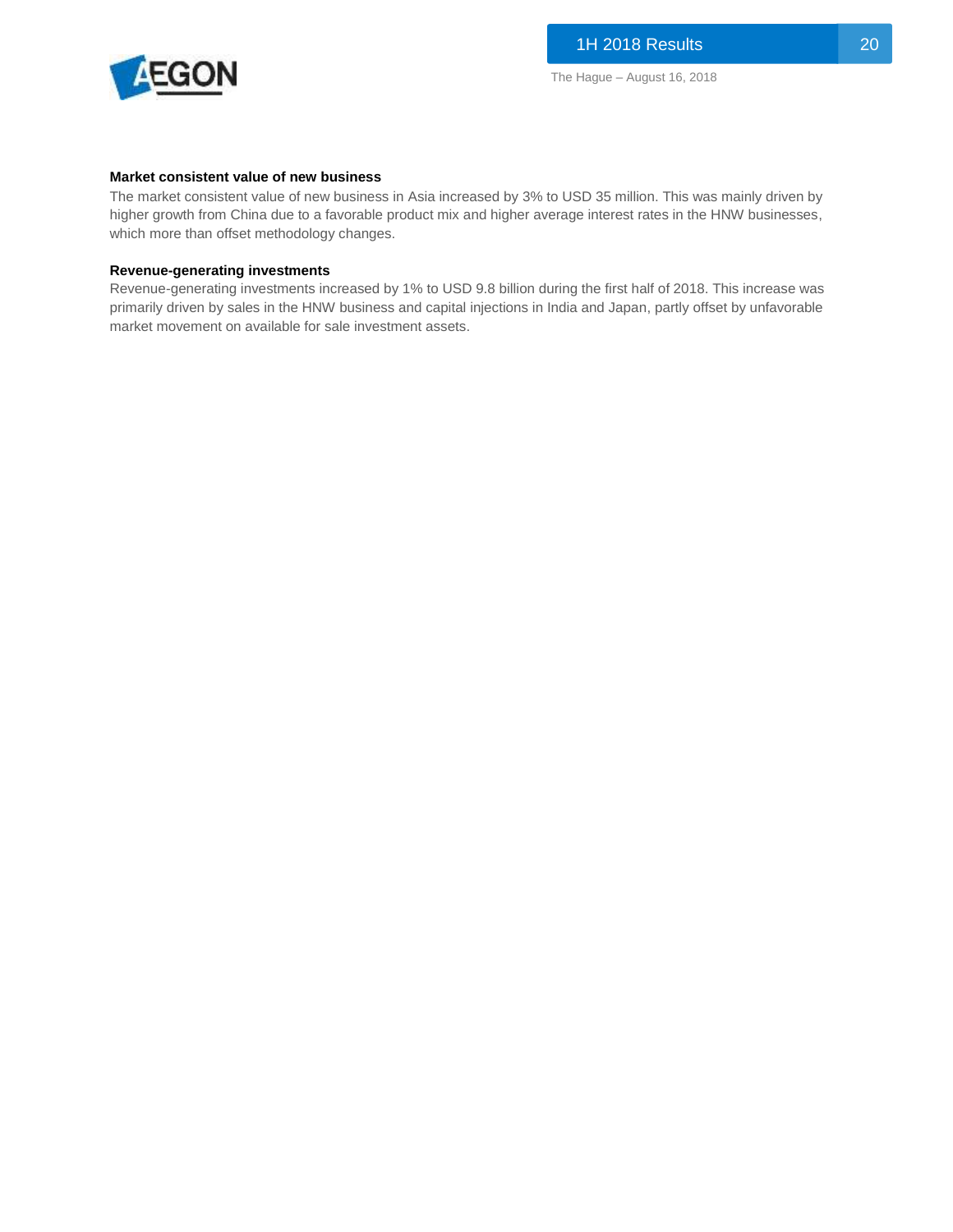

The Hague – August 16, 2018

| <b>Asia</b>                                          |       |            |                          |               |              |                |
|------------------------------------------------------|-------|------------|--------------------------|---------------|--------------|----------------|
|                                                      |       | First half | First half               |               | Second half  |                |
| <b>USD millions</b>                                  | Notes | 2018       | 2017                     | $\frac{0}{0}$ | 2017         | $\frac{0}{0}$  |
| Underlying earnings before tax by line of business   |       |            |                          |               |              |                |
| High net worth businesses                            |       | 40         | 35                       | 16            | 32           | 27             |
| Aegon Insights                                       |       | 4          | 2                        | 79            | 8            | (51)           |
| Stategic partnerships                                |       | (6)        | (12)                     | 50            | (9)          | 30             |
| Underlying earnings before tax                       |       | 38         | 25                       | 55            | 31           | 24             |
| Fair value items                                     |       | (2)        | $\overline{\phantom{a}}$ | n.m.          |              | n.m.           |
| Realized gains / (losses) on investments             |       | (11)       | (1)                      | n.m.          | 6            | n.m.           |
| Net impairments                                      |       |            |                          | n.m.          | (1)          | n.m.           |
| Other income / (charges)                             |       | (7)        |                          | n.m.          | (21)         | 69             |
| Income before tax                                    |       | 18         | 23                       | (22)          | 14           | 30             |
| Income tax                                           |       | (17)       | (28)                     | 38            | (3)          | n.m.           |
| Net income / (loss)                                  |       | 1          | (5)                      | n.m.          | 11           | (91)           |
|                                                      |       |            |                          |               |              |                |
| Net underlying earnings                              |       | 16         | (4)                      | n.m.          | 11           | 49             |
| Commissions and expenses                             |       | 140        | 122                      | 15            | 135          | 3              |
| of which operating expenses                          |       | 96         | 83                       | 15            | 92           | 4              |
|                                                      |       |            |                          |               |              |                |
| China                                                |       | 3          | 2                        | 47            | $\mathbf{1}$ | n.m.           |
| Japan                                                |       | 89         | 129                      | (31)          | 118          | (24)           |
| <b>Total gross deposits</b>                          |       | 93         | 131                      | (29)          | 119          | (22)           |
| China                                                |       |            |                          |               |              |                |
|                                                      |       | 1<br>5     | $\mathbf{1}$<br>92       | 73            | (1)<br>54    | n.m.           |
| Japan<br>Total net deposits / (outflows)             |       | 6          | 92                       | (94)<br>(93)  | 53           | (90)<br>(88)   |
|                                                      |       |            |                          |               |              |                |
| <b>New life sales</b>                                | 10    |            |                          |               |              |                |
| Life single premiums                                 |       | 277        | 434                      | (36)          | 410          | (33)           |
| Life recurring premiums annualized                   |       | 57         | 50                       | 15            | 36           | 60             |
| Total recurring plus 1/10 single                     |       | 85         | 93                       | (9)           | 77           | 11             |
| High net worth businesses                            |       | 29         | 41                       | (30)          | 43           | (33)           |
| Stategic partnerships                                |       | 56         | 52                       | 8             | 34           | 66             |
| Total recurring plus 1/10 single                     |       | 85         | 93                       | (9)           | 77           | 11             |
| New premium production accident and health insurance |       | 5          | 9                        | (40)          | 5            | $\overline{c}$ |

## **Revenue-generating investments**

|                                             | June 30, | Dec. 31,                 |        | June 30, |                |
|---------------------------------------------|----------|--------------------------|--------|----------|----------------|
|                                             | 2018     | 2017                     | $\%$   | 2017     | $\frac{0}{0}$  |
| Revenue-generating investments (total)      | 9,773    | 9,659                    |        | 8,937    | 9              |
| Investments general account                 | 6,418    | 6,395                    | $\sim$ | 5,819    | $\mathcal{D}$  |
| Investments for account of policyholders    | 126      | $\overline{\phantom{a}}$ | n.m.   |          | n.m.           |
| Off balance sheet investments third parties | 3,228    | 3,263                    | (1)    | 3,117    | 4 <sup>1</sup> |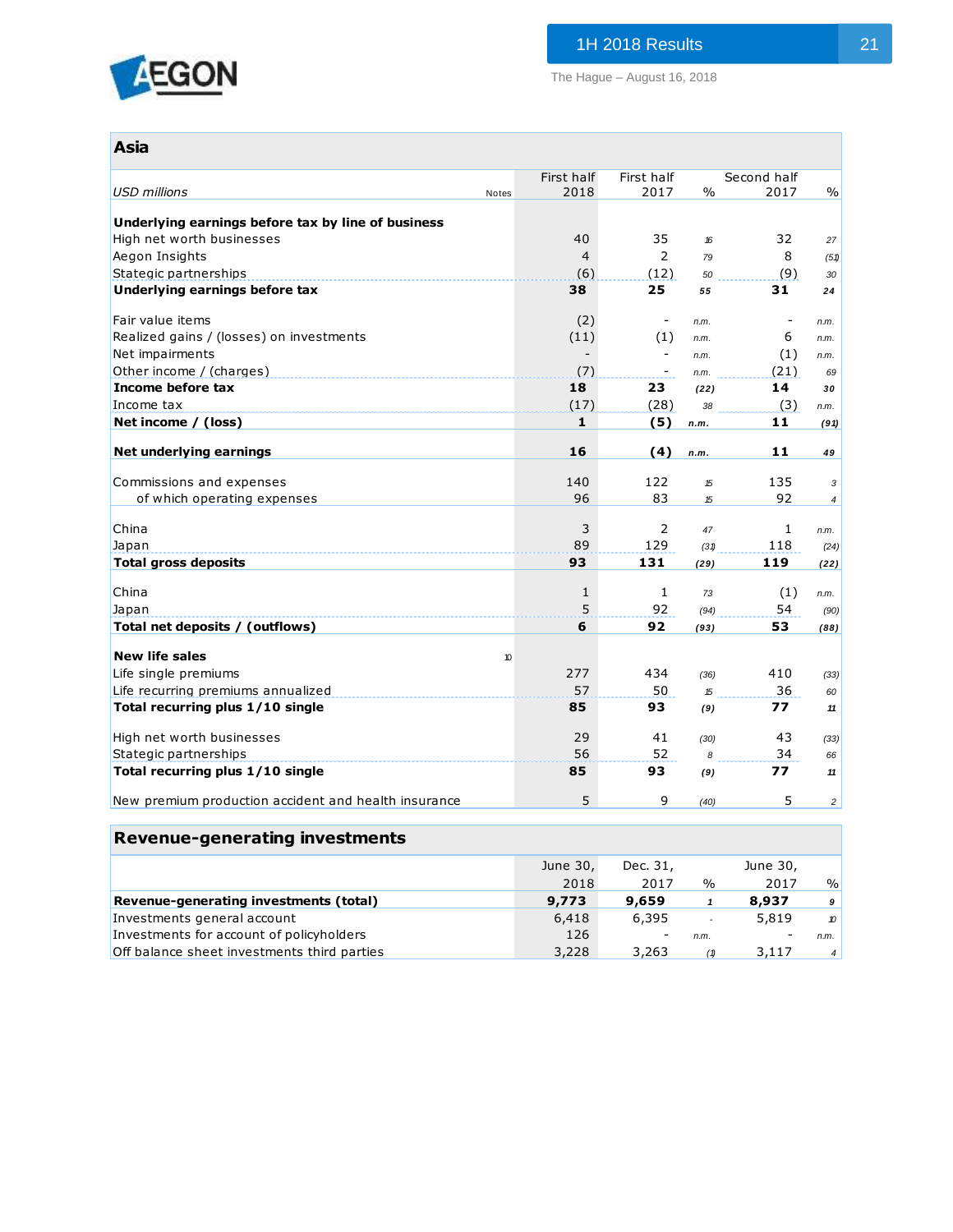

# Asset Management

- **Underlying earnings before tax strongly increase to EUR 83 million driven by higher performance fees**
- **Net income up by 13% to EUR 55 million resulting from higher underlying earnings**
- **External third-party net inflows amount to EUR 8.3 billion primarily driven by inflows in the Netherlands**
- **Assets under management increase to EUR 325 billion as a result of continued strong external third-party net flows and positive currency movements**

### **Underlying earnings before tax**

Underlying earnings before tax from Aegon Asset Management were up by 19% to EUR 83 million in the first half of 2018. This increase was a result of higher performance and management fees, which were partly offset by higher expenses.

- Earnings in the Americas decreased by EUR 3 million to EUR 27 million in the first half of 2018. Higher management and origination fees, in addition to expense savings, were more than offset by adverse currency movements and lower performance fees. On a constant currency basis, underlying earnings in the Americas remained stable.
- Earnings in Europe declined by 17% to EUR 16 million, as lower expenses were more than offset by lower management fees in the United Kingdom as a result of outflows in the third-party business.
- Earnings from Strategic partnerships nearly doubled to EUR 44 million. This increase was mainly driven by higher management and performance fees from Aegon's Chinese asset management joint venture Aegon Industrial Fund Management Company (AIFMC). Performance fees from AIFMC increased by EUR 19 million to EUR 23 million.
- The loss in Rest of World remained stable at EUR 4 million.

#### **Net income**

Net income from Asset Management increased by 13% to EUR 55 million, mainly as a result of higher underlying earnings.

#### **Revenues**

Total revenues increased by 6% to EUR 303 million as a result of higher performance and management fees. Performance fees increased from EUR 8 million to EUR 26 million, mainly driven by exceptionally strong performance in China. Management fees were up by 1% to EUR 245 million, as higher fees in China and the Americas were partly offset by lower fees from Europe and adverse currency movements. On a constant currency basis, management fees increased by 6%. Management fees from external third parties as a percentage of average assets under management from external third parties amounted to 19 basis points on an annualized basis. Other income decreased by EUR 3 million to EUR 33 million, primarily driven by a change in internal services to Aegon in the Americas.

#### **Operating expenses**

Operating expenses increased by 1% to EUR 219 million, mainly driven by higher personnel expenses in China as a result of its strong performance. This increase was partly offset by lower expenses in the Americas and Europe, which were driven by continued strong expense control and favorable currency movements. The cost/income ratio improved by 4%-points to 72%, as the effect of higher expenses was more than offset by the increase in income. Annualized operating expenses as a percentage of average assets under management remained stable at 14 basis points.

#### **Sales**

External third-party gross inflows increased by 31% to EUR 32.2 billion in the first half of 2018 as a result of higher gross inflows across the regions, especially in Strategic partnerships and Europe.

Total third-party net inflows in the first half of 2018 amounted to EUR 6.3 billion. External third-party inflows of EUR 8.3 billion were only partly offset by third-party affiliates net outflows of EUR 1.9 billion, which were mainly caused by outflows in the United Kingdom.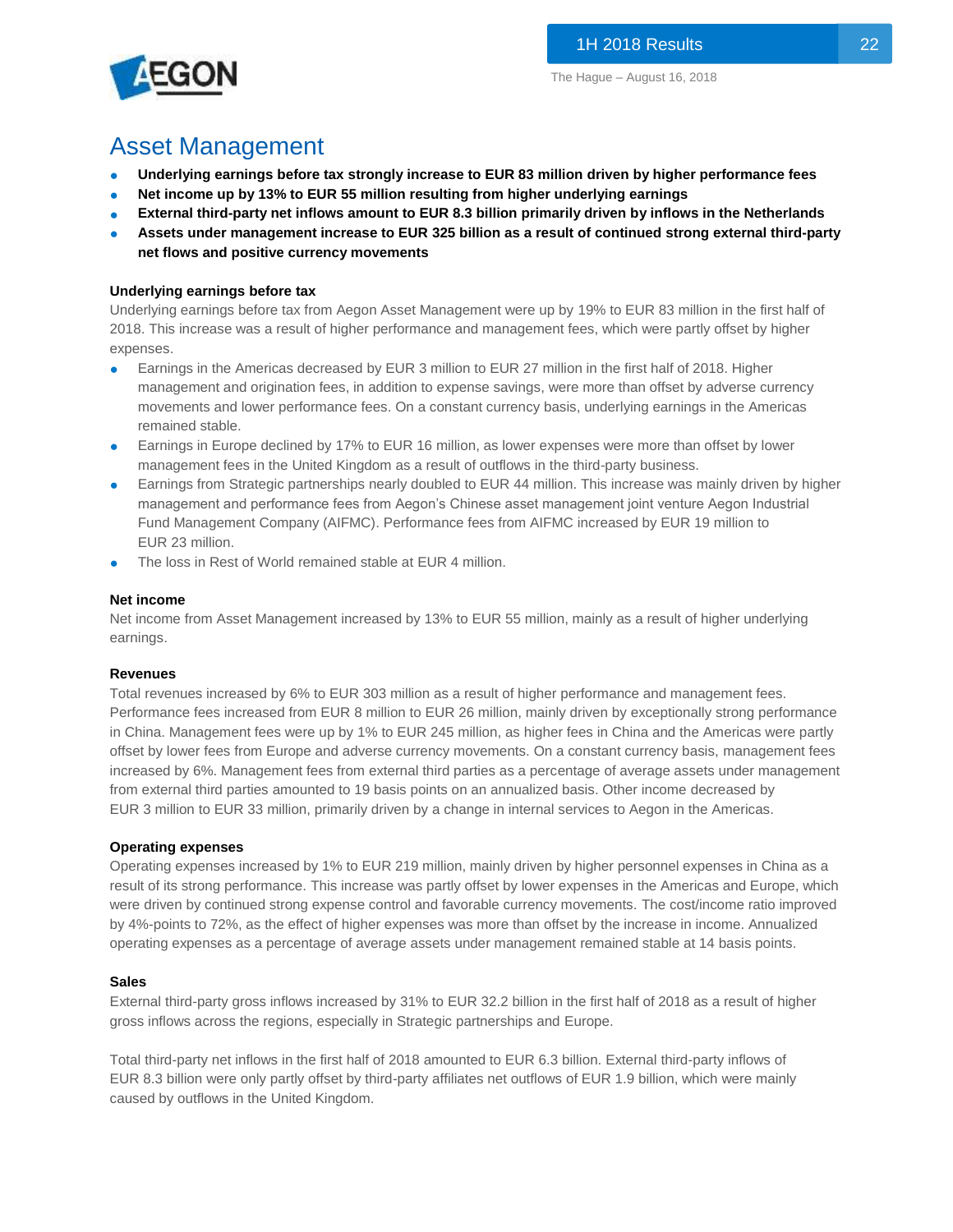

External third-party net inflows were mainly the result of net inflows of EUR 4.2 billion in the Netherlands. These were mainly driven by continued strong inflows in the Dutch Mortgage Funds and Stap, the Dutch APF initiated by Aegon, for which TKPI (a subsidiary of Aegon Asset Management) undertakes the fiduciary management. Positive net flows in the Americas and Strategic partnerships were driven by net inflows from institutional customers. Outflows in the United Kingdom amounted to EUR 0.2 billion in total.

#### **Assets under management**

Assets under management were up by EUR 7 billion compared with the end of 2017 to EUR 325 billion. This increase was the result of continued strong external third-party net flows and positive currency movements in the first half of 2018, and were only partly offset by negative market movements and outflows in the general account and third-party affiliates.

#### **Performance<sup>1</sup>**

Longer term investment performance of the most strategically important strategies in the Netherlands and the Americas continued to be strong with 100% of the tracked assets outperforming their respective representative indices over rolling 3 years, and 100% and 99% respectively outperforming over 5 years. Rolling one-year investment performance outperformed 77% and 86% of tracked assets of their respective representative indices for the Dutch and US strategies. In the United Kingdom, performance over the rolling 1 and 5 years remained strong with 78% and 80% of the tracked assets outperforming their respective representative indices. The 3 year rolling numbers fell slightly with 60% outperforming their respective indices. Performance is reported gross of fees.

#### **Return on capital**

The return on average capital invested in Aegon Asset Management in the first half of 2018, excluding revaluation reserves and defined benefit plan remeasurements, increased to 29%. Return on capital of Aegon's businesses excludes the benefit of leverage at the holding.

 $\overline{\phantom{a}}$ *1. Benchmarks differ by product, and include markets, official benchmarks, and tailor-made benchmarks.*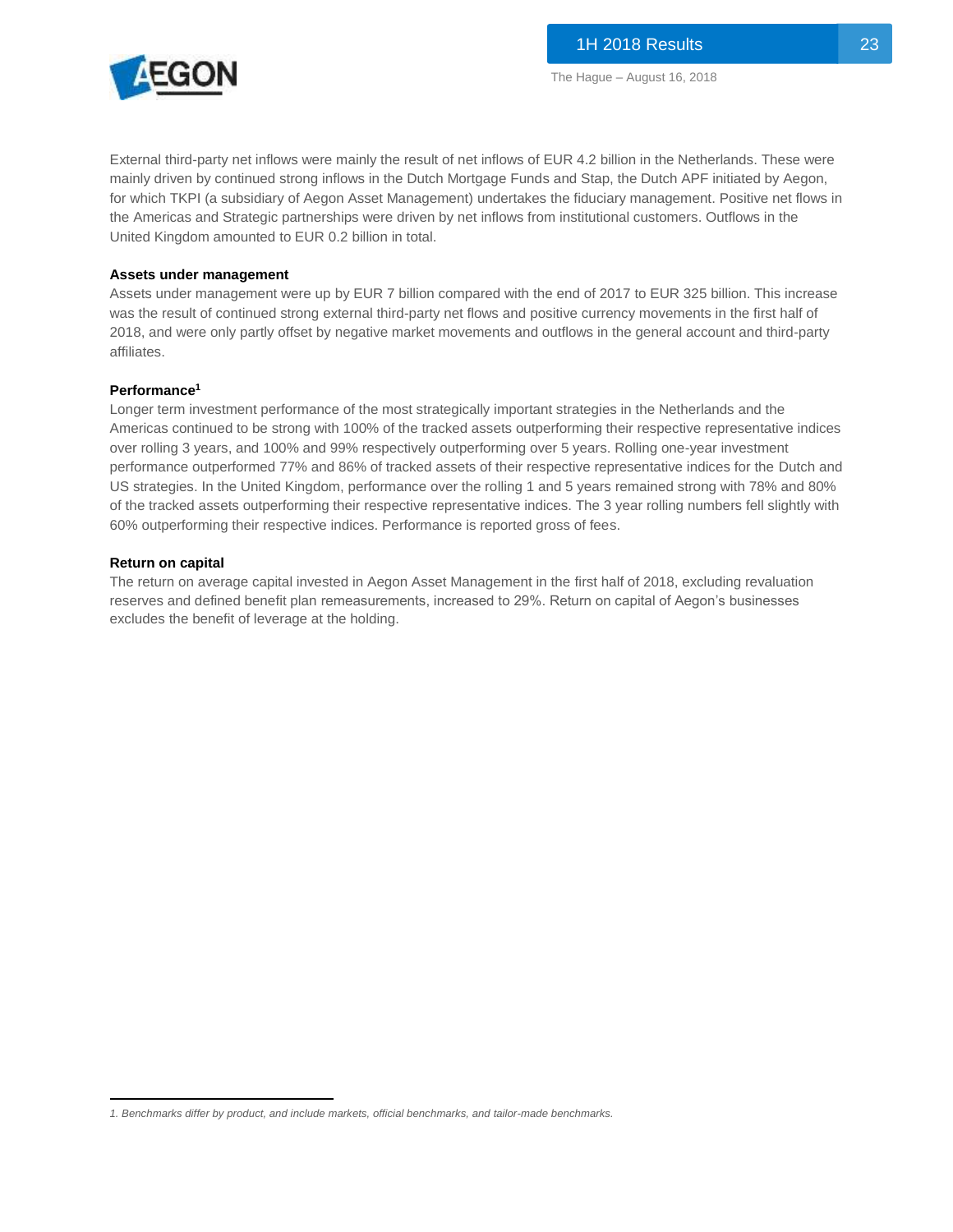

## **Asset Management**

|                                          |       | First half | First half |                | Second half |                |
|------------------------------------------|-------|------------|------------|----------------|-------------|----------------|
| <b>EUR</b> millions                      | Notes | 2018       | 2017       | $\frac{0}{0}$  | 2017        | $\frac{0}{0}$  |
| Americas                                 |       | 27         | 30         | (11)           | 28          | (5)            |
| Europe                                   |       | 16         | 19         | (17)           | 12          | 32             |
| Rest of World                            |       | (4)        | (4)        | (1)            | (3)         | (32)           |
| Strategic partnerships                   |       | 44         | 24         | 84             | 29          | 50             |
| Underlying earnings before tax           |       | 83         | 69         | 19             | 67          | 24             |
| Realized gains / (losses) on investments |       | 2          | 2          | (35)           | 1           | 104            |
| Other income / (charges)                 |       | (1)        | (1)        | (89)           | (48)        | 97             |
| Income before tax                        |       | 83         | 71         | $17\,$         | 20          | n.m.           |
| Income tax                               |       | (27)       | (22)       | (26)           | (21)        | (32)           |
| Net income / (loss)                      |       | 55         | 49         | 13             | (1)         | n.m.           |
| Net underlying earnings                  |       | 61         | 48         | 27             | 46          | 31             |
| <b>Revenues</b>                          |       |            |            |                |             |                |
| Management fees                          |       | 245        | 242        | $\mathbf{1}$   | 230         | 6              |
| Performance fees                         |       | 26         | 8          | n.m.           | 28          | (7)            |
| Other                                    |       | 33         | 36         | (8)            | 32          | $\overline{a}$ |
| Total revenue *                          |       | 303        | 286        | 6              | 290         | 4              |
| General account                          |       | 73         | 84         | (13)           | 74          | (1)            |
| Third-party                              |       | 230        | 202        | 14             | 216         | 6              |
| Total revenue *                          |       | 303        | 286        | 6              | 290         | 4              |
| <b>Operating Expenses</b>                |       | 219        | 217        | $\mathbf{1}$   | 227         | (3)            |
| Cost / income ratio                      |       | 72.4%      | 75.8%      |                | 78.3%       |                |
|                                          |       |            |            |                |             |                |
| Gross flows external third-party         |       |            |            |                |             |                |
| Americas                                 |       | 4,883      | 4,772      | $\overline{c}$ | 5,795       | (16)           |
| Europe                                   |       | 7,699      | 4,272      | 80             | 6,146       | 25             |
| Rest of World **                         |       | 99         | 21         | n.m.           | 106         | (7)            |
| Strategic partnerships                   |       | 19,486     | 15,433     | 26             | 24,787      | (21)           |
| Gross flows external third-party         |       | 32,167     | 24,498     | 31             | 36,834      | (13)           |
| Net flows external third-party           |       |            |            |                |             |                |
| Americas                                 |       | 1,019      | 1,938      | (47)           | (24)        | n.m.           |
| Europe                                   |       | 3,986      | (6, 558)   | n.m.           | 3,044       | 31             |
| Rest of World **                         |       | 23         | 79         | (71)           | 88          | (74)           |
| Strategic partnerships                   |       | 3,227      | 773        | n.m.           | 7,573       | (57)           |
| Net flows external third-party           |       | 8,254      | (3,769)    | n.m.           | 10,681      | (23)           |

\* Net fees and commissions

\*\* Rest of world include intragoup eliminations from internal sub-advised agreements.

## **Assets under management**

|                               | June 30, | Dec. 31, |                          | June 30, |                |
|-------------------------------|----------|----------|--------------------------|----------|----------------|
|                               | 2018     | 2017     | $\frac{0}{0}$            | 2017     | %              |
| Americas                      | 104,592  | 104,550  | $\overline{\phantom{a}}$ | 109,906  | (5)            |
| Europe                        | 144,586  | 140,400  | 3                        | 135,436  | $\overline{7}$ |
| Rest of World                 | 2,771    | 2,771    |                          | 2,676    | $\overline{4}$ |
| Strategic partnerships        | 73,270   | 70,357   | $\overline{4}$           | 61,039   | 20             |
| Total assets under management | 325,219  | 318,078  | $\overline{a}$           | 309,056  | 5              |
| General account *             | 107,451  | 107,224  |                          | 111,000  | (3)            |
| Third-party                   | 217,768  | 210,854  | 3                        | 198,057  | 10             |

\* Please note that the numbers provided in this line are also included in other primary segments.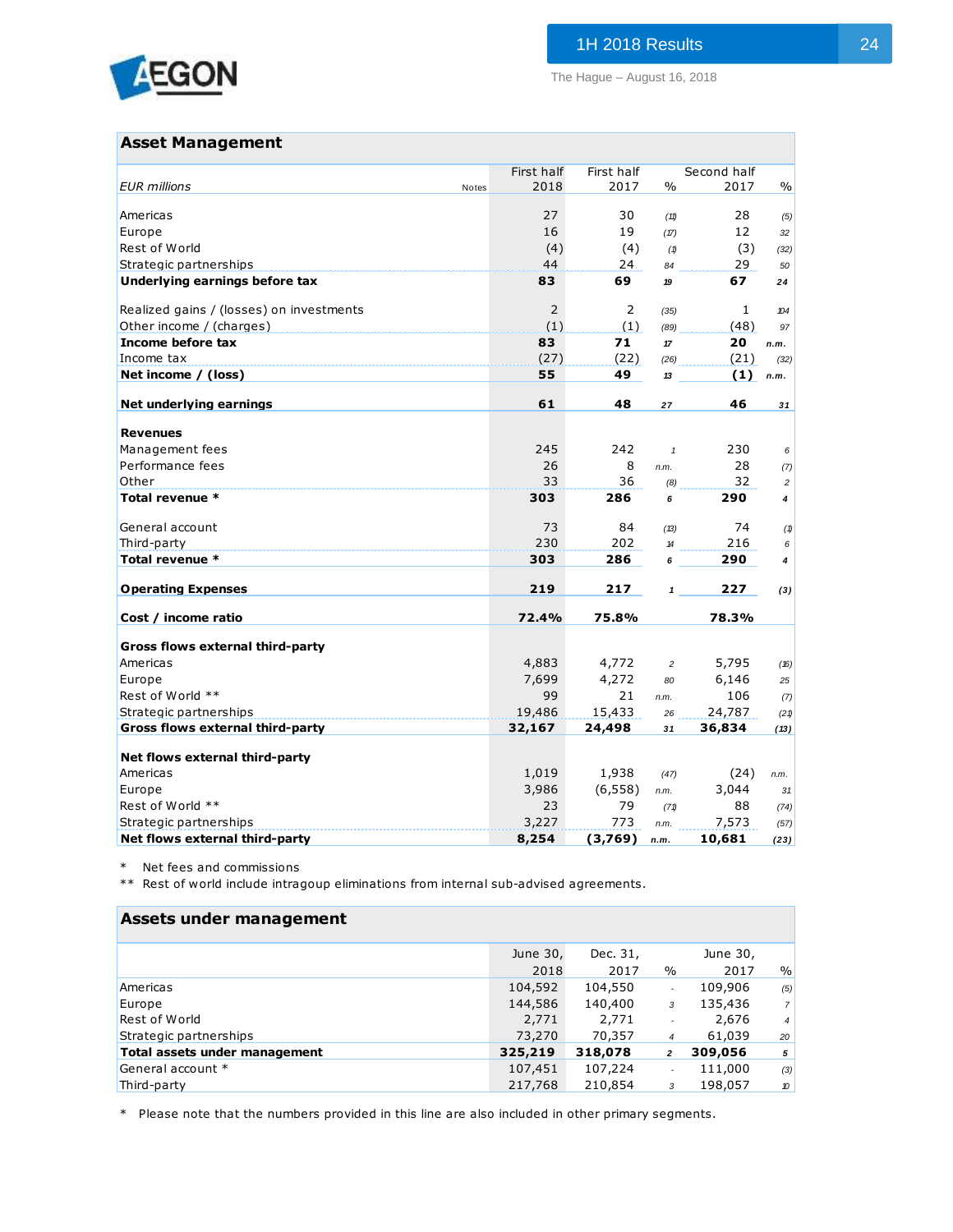

### **Market consistent value of new business**

|                         | <b>MCVNB</b> |            |               |             |      |  |  |  |  |
|-------------------------|--------------|------------|---------------|-------------|------|--|--|--|--|
|                         | First half   | First half |               | Second half |      |  |  |  |  |
| EUR millions, after tax | 2018         | 2017       | $\frac{0}{0}$ | 2017        | $\%$ |  |  |  |  |
|                         |              |            |               |             |      |  |  |  |  |
| Americas                | 201          | 172        | $\tau$        | 121         | 67   |  |  |  |  |
| Europe                  | 74           | 34         | 118           | 29          | 155  |  |  |  |  |
| Asia                    | 29           | 32         | (9)           | 23          | 26   |  |  |  |  |
| <b>Total</b>            | 304          | 237        | 28            | 172         | 77   |  |  |  |  |
|                         |              |            |               |             |      |  |  |  |  |

## **Modeled new business: APE**

|                     |       |            |            | <b>Premium business</b> |             |               |
|---------------------|-------|------------|------------|-------------------------|-------------|---------------|
|                     |       |            |            | <b>APE</b>              |             |               |
|                     | Notes | First half | First half |                         | Second half |               |
| <b>EUR</b> millions |       | 2018       | 2017       | $\frac{0}{0}$           | 2017        | $\frac{0}{0}$ |
|                     | 7     |            |            |                         |             |               |
| Americas            |       | 359        | 578        | (38)                    | 334         | 8             |
| Europe              |       | 809        | 722        | 12                      | 599         | 35            |
| Asia                |       | 75         | 94         | (21)                    | 69          | 8             |
| <b>Total</b>        |       | 1,243      | 1,394      | (11)                    | 1,002       | 24            |
|                     |       |            |            |                         |             |               |

| <b>Modeled new business: Deposits</b> |            |            |                         |             |               |
|---------------------------------------|------------|------------|-------------------------|-------------|---------------|
|                                       |            |            | <b>Deposit business</b> |             |               |
|                                       |            |            | <b>Deposits</b>         |             |               |
| <b>Notes</b>                          | First half | First half |                         | Second half |               |
| <b>EUR</b> millions                   | 2018       | 2017       | $\frac{0}{0}$           | 2017        | $\frac{0}{0}$ |
|                                       | 7          |            |                         |             |               |
| Americas                              | 5,632      | 6,330      | (11)                    | 5,668       | (1)           |
| Europe                                | 14         | 73         | (81)                    | 54          | (74)          |
| Asia                                  | 77         | 121        | (37)                    | 100         | (23)          |
| <b>Total</b>                          | 5,722      | 6,524      | (12)                    | 5,823       | (2)           |

| <b>MCVNB/PVNBP summary</b> |              |                 |                         |                        |                      |
|----------------------------|--------------|-----------------|-------------------------|------------------------|----------------------|
|                            |              |                 | <b>Premium business</b> |                        |                      |
|                            |              | <b>MCVNB</b>    | <b>PVNBP</b>            | MCVNB/<br><b>PVNBP</b> | MCVNB/<br><b>APE</b> |
| <b>EUR</b> millions        | <b>Notes</b> | First half 2018 |                         | $\frac{0}{0}$          | $\frac{0}{0}$        |
|                            | 8            |                 |                         |                        |                      |
| Americas                   |              | 141             | 2,016                   | 7.0                    | 39.2                 |
| Europe                     |              | 69              | 5,036                   | 1.4                    | 8.6                  |
| Asia                       |              | 27              | 537                     | 5.1                    | 36.4                 |
| <b>Total</b>               |              | 238             | 7,590                   | 3.1                    | 19.1                 |

|                     |       |                 | <b>Deposit business</b> |                        |                    |
|---------------------|-------|-----------------|-------------------------|------------------------|--------------------|
|                     |       | <b>MCVNB</b>    | <b>PVNBP</b>            | MCVNB/<br><b>PVNBP</b> | MCVNB/<br>Deposits |
| <b>EUR</b> millions | Notes | First half 2018 |                         | $\frac{0}{0}$          | $\frac{0}{0}$      |
|                     | 8     |                 |                         |                        |                    |
| Americas            |       | 60              | 8,851                   | 0.7                    | 1.1                |
| Europe              |       | 4               | 393                     | 1.1                    | 30.7               |
| Asia                |       | $\mathcal{P}$   | 77                      | 2.4                    | 2.4                |
| <b>Total</b>        |       | 66              | 9,321                   | 0.7                    | 1.2                |
|                     |       |                 |                         |                        |                    |

### **Currencies**

Income statement items: average rate 1 EUR = USD 1.2113 (2017: USD 1.0822).

Income statement items: average rate 1 EUR = GBP 0.8794 (2017: GBP 0.8596).

Balance sheet items: closing rate 1 EUR = USD 1.1676 (2017: USD 1.1406; year-end 2017: USD 1.2008). Balance sheet items: closing rate 1 EUR = GBP 0.8843 (2017: GBP 0.8781; year-end 2017: GBP 0.8877).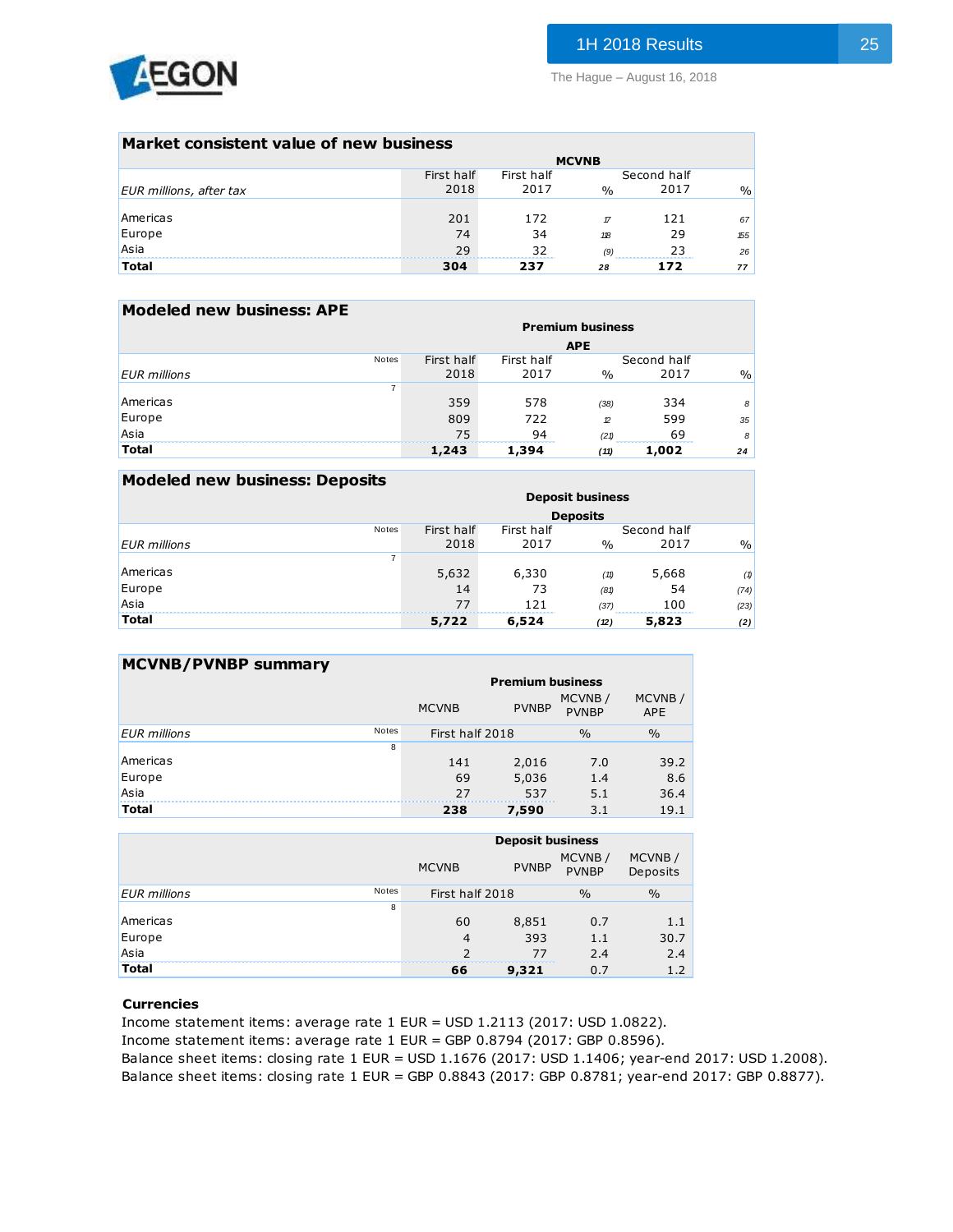

# Additional information

## **Presentation**

The conference call presentation is available on **aegon.com** as of 7.30 a.m. CET.

## **Supplements**

Aegon's first half 2018 Financial Supplement and Condensed Consolidated Interim Financial Statements are available on **aegon.com**.

## **Conference call including Q&A**

9:00 a.m. CET

Audio webcast on [aegon.com.](https://services.choruscall.com/links/aeg180816kinksdjl.html)

## **Dial-in numbers**

United States: +1 720 543 0206 United Kingdom: +44 330 336 9125 The Netherlands: +31 20 703 8211

Passcode: 5162185

Two hours after the conference call, a replay will be available on **aegon.com**.

## **Publication dates 2018 results**

Second half 2018 – February 14, 2019

## **About Aegon**

Aegon's roots go back almost 200 years – to the first half of the nineteenth century. Since then, Aegon has grown into an international company, with businesses in more than 20 countries in the Americas, Europe and Asia. Today, Aegon is one of the world's leading financial services organizations, providing life insurance, pensions and asset management. Aegon's purpose is to help people achieve a lifetime of financial security. More information on [aegon.com/about.](http://www.aegon.com/about)

## **For the Editor**

- [Aegon's brands & markets](https://www.aegon.com/about/brands-markets/)
- [Company presentation](https://www.aegon.com/contentassets/5a4ae82a6dbf4e3f8a9b891bfb1fdcb4/introduction-to-aegon.pdf)
- [Aegon fact sheets](https://www.aegon.com/newsroom/fact-sheets/)

## **Updates**

- [Follow Aegon on Twitter](http://twitter.com/Aegon)
- [Register for Aegon's Newsletter](http://aegon.us8.list-manage.com/subscribe?u=bed4350c3e2011a47e35e8081&id=8bc411d73f)
- [Calendar event reminders](https://www.aegon.com/investors/calendar/)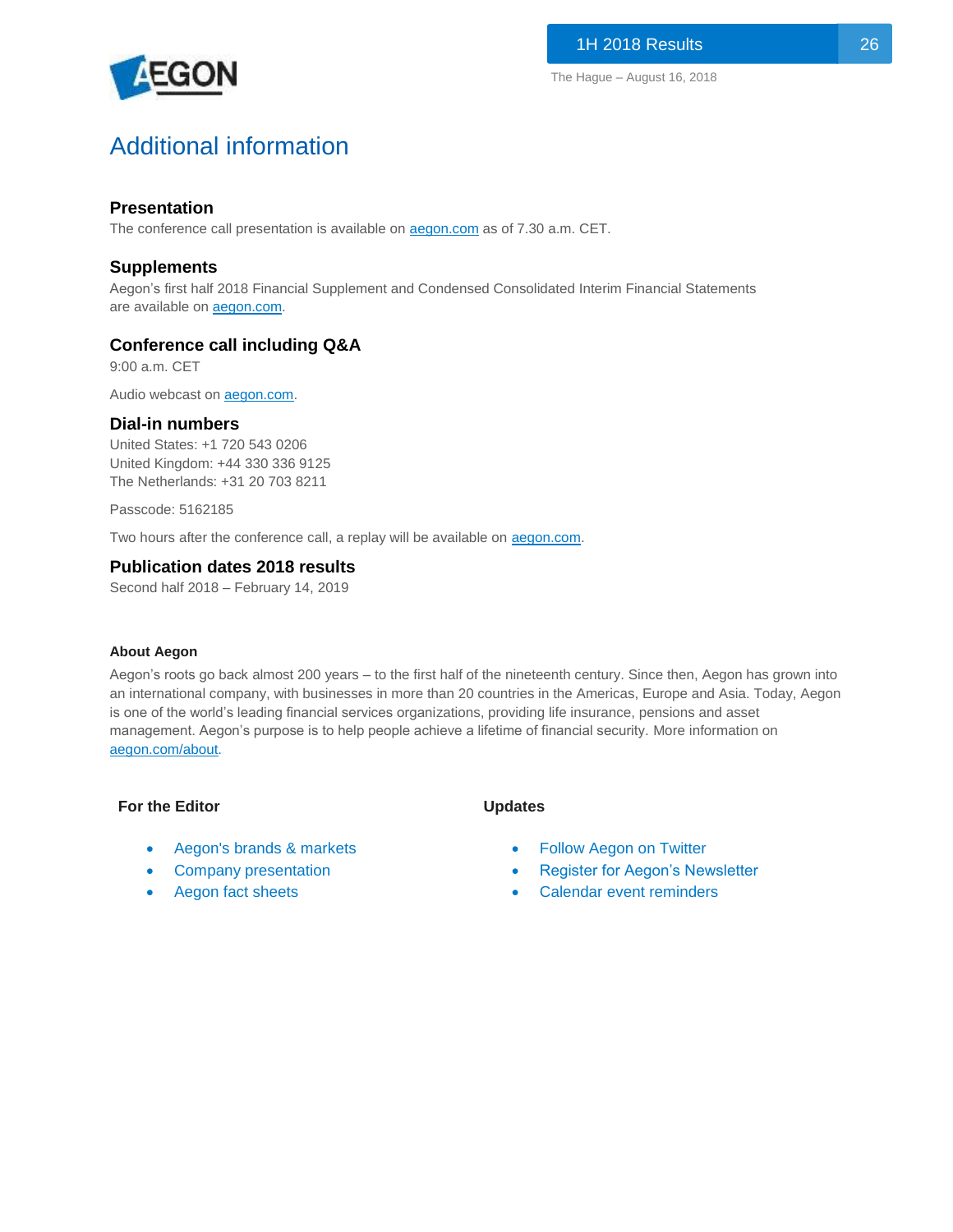

#### **Notes:**

1) For segment reporting purposes underlying earnings before tax, net underlying earnings, commissions and expenses, operating expenses, income tax (including joint ventures (jv's) and associated companies), income before tax (including jv's and associated companies) and market consistent value of new business are calculated by consolidating on a proportionate basis the revenues and expenses of Aegon's joint ventures and Aegon's associates. Aegon believes that these non-IFRS measures provide meaningful information about the underlying results of Aegon's business, including insight into the financial measures that Aegon's senior management uses in managing the business. Among other things, Aegon's senior management is compensated based in part on Aegon's results against targets using the non-IFRS measures presented here. While other insurers in Aegon's peer group present substantially similar non-IFRS measures, the non-IFRS measures presented in this document may nevertheless differ from the non-IFRS measures presented by other insurers. There is no standardized meaning to these measures under IFRS or any other recognized set of accounting standards. Readers are cautioned to consider carefully the different ways in which Aegon and its peers present similar information before comparing them.

Aegon believes the non-IFRS measures shown herein, when read together with Aegon's reported IFRS financial statements, provide meaningful supplemental information for the investing public to evaluate Aegon's business after eliminating the impact of current IFRS accounting policies for financial instruments and insurance contracts, which embed a number of accounting policy alternatives that companies may select in presenting their results (i.e. companies can use different local GAAPs to measure the insurance contract liability) and that can make the comparability from period to period difficult.

For a definition of underlying earnings and the reconciliation from underlying earnings before tax to income before tax, being the most comparable IFRS measure, reference is made to Note 3 "Segment information" of Aegon's condensed consolidated interim financial statements.

Aegon segment reporting is based on the businesses as presented in internal reports that are regularly reviewed by the Executive Board which is regarded as the chief operating decision maker. For Europe, the underlying businesses (the Netherlands, United Kingdom including VA Europe, Central & Eastern Europe and Spain & Portugal) are separate operating segments which under IFRS 8 cannot be aggregated, therefore further details will be provided for these operating segments in the Europe section. Aegon segment reporting is based on the businesses as presented in internal reports that are regularly reviewed by the Executive<br>Board which is regarded as the chief operating decision maker. For Europe, the underlying bus

- 2) New life sales is defined as new recurring premiums plus 1/10 of single premiums.
- 3) Board which is regarded as the chief operating decision maker. For Europe, the underlying businesses (the Netherlands, United<br>Kingdom including VA Europe, Central & Eastern Europe and Spain & Portugal) are separate operati investment returns expected to be earned in the future in excess of risk free rates (swap curves), with the exception of an allowance investment recurs expected to be earned in the nutrie nutrie. The matter are reless to this interest to income<br>the liquidity premium. The Swap curve is extrapolated beyond the last liquid point to an ultimate forward rate. New life sales is defined as new recurring premiums plus 1/10 of single premiums.<br>The present value, at point of sale, of all cashflows for new business written during the reporting period, calculated using a pproxima<br>poin value margin for non-hedgeable non-financial risks and the costs of non-hedgeable stranded capital.
- 4) Return on equity is a ratio calculated by dividing the net underlying earnings after cost of leverage, by the average shareholders'<br>equity excluding the revaluation reserve, cash flow hedge reserve and remeasurement to the
- $^{5)}$  Included in other income/(charges) are income/charges made to policyholders with respect to income tax in the United Kingdom. 6) Includes production on investment contracts without a discretionary participation feature of which the proceeds are not recognized as equity excluding the revaluation reserve, cash how hedge reserve and remeasurement to the delined benefit plans.<br>Included in other income/(charges) are income/charges made to policyholders with respect to income tax in the
- revenues but are directly added to Aegon's investment contract liabilities for UK.
- $7$  APE = recurring premium + 1/10 single premium.
- 8) projected using assumptions and projection periods that are consistent with those used to calculate the market consistent value of Includes production on investment contracts without a discretionary participation feature of which the proceeds are not recognized<br>revenues but are directly added to Aegon's investment contract liabilities for UK.<br>APE = re extrapolated beyond the last liquid point to an ultimate forward rate.
- <sup>9)</sup> Reconciliation of operating expenses, used for segment reporting, to Aegon's IFRS based operating expenses.

|                                                   | First half |
|---------------------------------------------------|------------|
|                                                   | 2018       |
| Employee expenses                                 | 1,049      |
| Administrative expenses                           | 688        |
| <b>Operating expenses for IFRS reporting</b>      | 1,736      |
| Operating expenses related to jy's and associates | 127        |
| Operating expenses in earnings release            | 1,863      |

- 10) on a proportionate basis.
- <sup>11a)</sup> Capital Generation reflects the sum of the return on free surplus, earnings on in-force business, release of required surplus on in-force **Operating expenses in earnings release** 1,863<br>
New life sales, gross deposits and net deposits data include results from Aegon's joint ventures and Aegon's associates consolidated<br>
Capital Generation reflects the sum of t generated in a local operating unit measured as the change in the local binding capital metric (according to Aegon's Capital<br>Management Policy) for that period and after investments in new business. Capital Generation is a New life sales, gross deposits and net deposits data include results from Aegon's joint ventures and Aegon's associates consolidate<br>on a proportionate basis.<br>Capital Generation reflects the sum of the return on free surplu business reduced by new business first year strain and required surplus on new business. Capital Generation is defined as the capital generated in a local operating unit measured as the change in the local binding capital Management believes that Capital Generation provides meaningful information to investors regarding capital generated on a net basis by Aegon's operating subsidiaries that may be available at the holding company. Because elements of Capital Generation are calculated in accordance with local solvency requirements rather than in accordance with any recognized body of accounting principles, there is no IFRS financial measure that is directly comparable to Capital Generation.
- <sup>11b)</sup> The calculation of the Solvency II capital surplus and ratio are based on Solvency II requirements. For insurance entities in Solvency II equivalent regimes (United States, Bermuda and Brazil) local regulatory solvency measurements are used. Specifically, required capital for the regulated entities in the US is calculated as one and a half times (150%) the upper end of the Company Action Level range (200% of Authorized Control Level) as applied by the National Association of Insurance Commissioners in the US, while the own funds is calculated by applying a haircut to available capital under the local regulatory solvency measurement of one time (100%) the upper end of the Company Action Level range. For entities in financial sectors other than the insurance sector, the solvency requirements of the appropriate regulatory framework are taken into account in the group ratio. The group ratio does not include Aegon Bank N.V. As the UK With-Profit funds is ring fenced, no surplus is taken into account regarding the UK With-Profit funds for Aegon UK and Group numbers. First colulated by applying a haircut to available capital under the local regulatory solvency measurement of one time (100%) the upper<br>end of the Company Action Level range. For entities in financial sectors other than th

12)

13) The results in this release are unaudited.